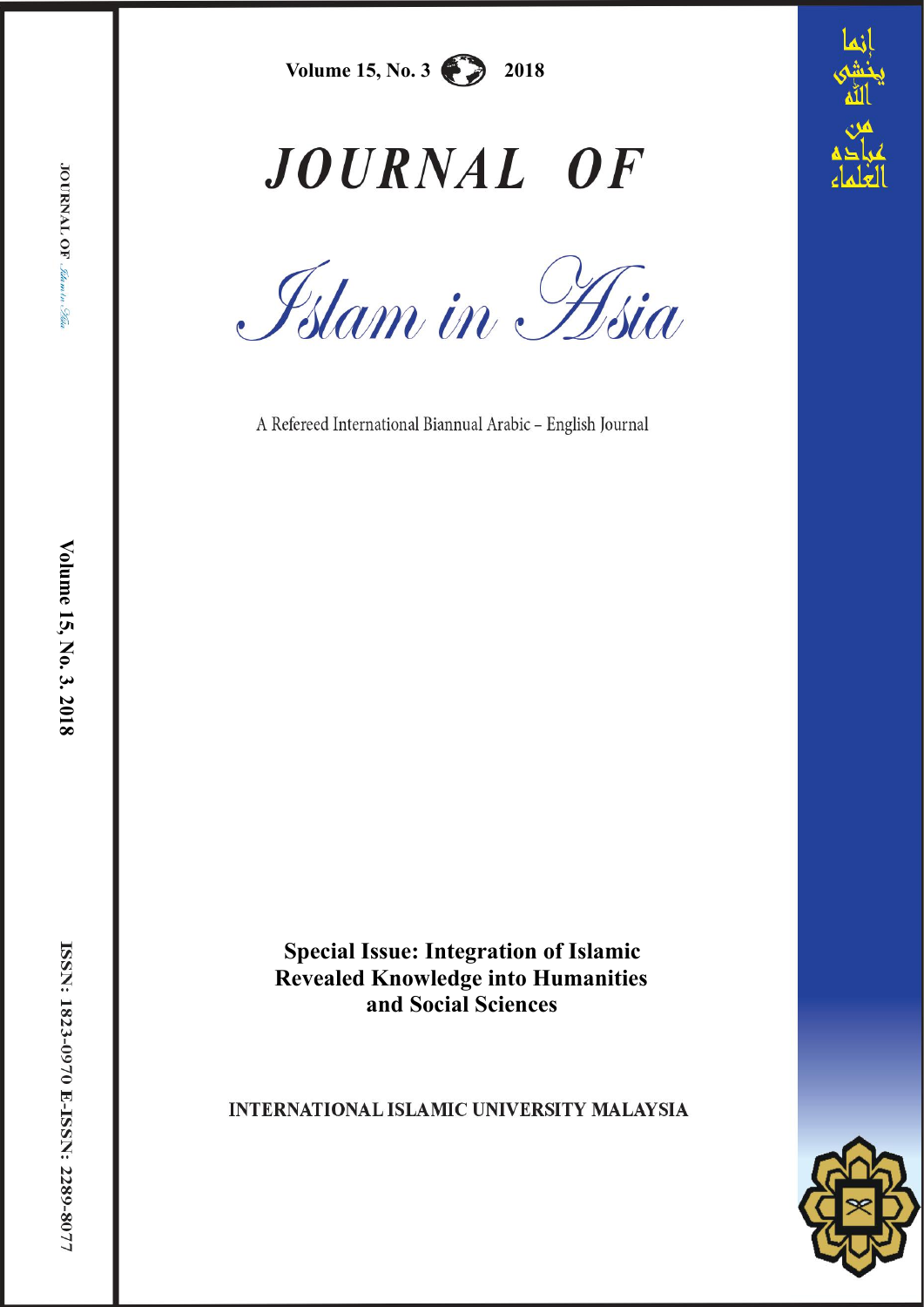# *Journal of Islam in Asia*

Special Issue: Integration of Islamic Revealed Knowledge into Humanities and Social Sciences 2018

#### **EDITOR-in-CHIEF**

Mohammed Farid Ali al-Fijawi

#### **GUEST EDITOR**

Wan Mazwati Wan Yusoff *Saheed Ahmad Rufai*

#### **EDITORIAL ASSISTANT** Kamel Ouinez

#### **EDITORIAL ADVISORY BOARD**

#### **LOCAL MEMBERS**

#### Rahmah Bt. Ahmad H. Osman (IIUM Badri Najib bin Zubir (IIUM) Abdel Aziz Berghout (IIUM) Sayed Sikandar Shah (IIUM) Thameem Ushama (IIUM) Hassan Ibrahim Hendaoui (IIUM) Muhammed Mumtaz Ali (IIUM)

Zafar Ishaque Ansari (Pakistan) Abdullah Khalil Al-Juburi (UAE) Abu Bakr Rafique (Bangladesh) Fikret Karcic (Bosnia)

 Muhammad Al-Zuhayli (UAE) Anis Ahmad (Pakistan)

**INTERNATIONAL MEMBERS**

Articles submitted for publication in the *Journal of Islam in Asia* are subject to a process of peer review, in accordance with the normal academic practice.

**This journal is indexed by ERA 2010 Journal Title List, Australian Research Council, Australian Government.** 

 *2018by International Islamic University Malaysia*

*All rights reserved. No part of this publication may be reproduced, translated, stored in a retrieval system, or transmitted in any form or by any means, electronic, mechanical, photocopying, recording or otherwise, without prior written permission of the publisher.*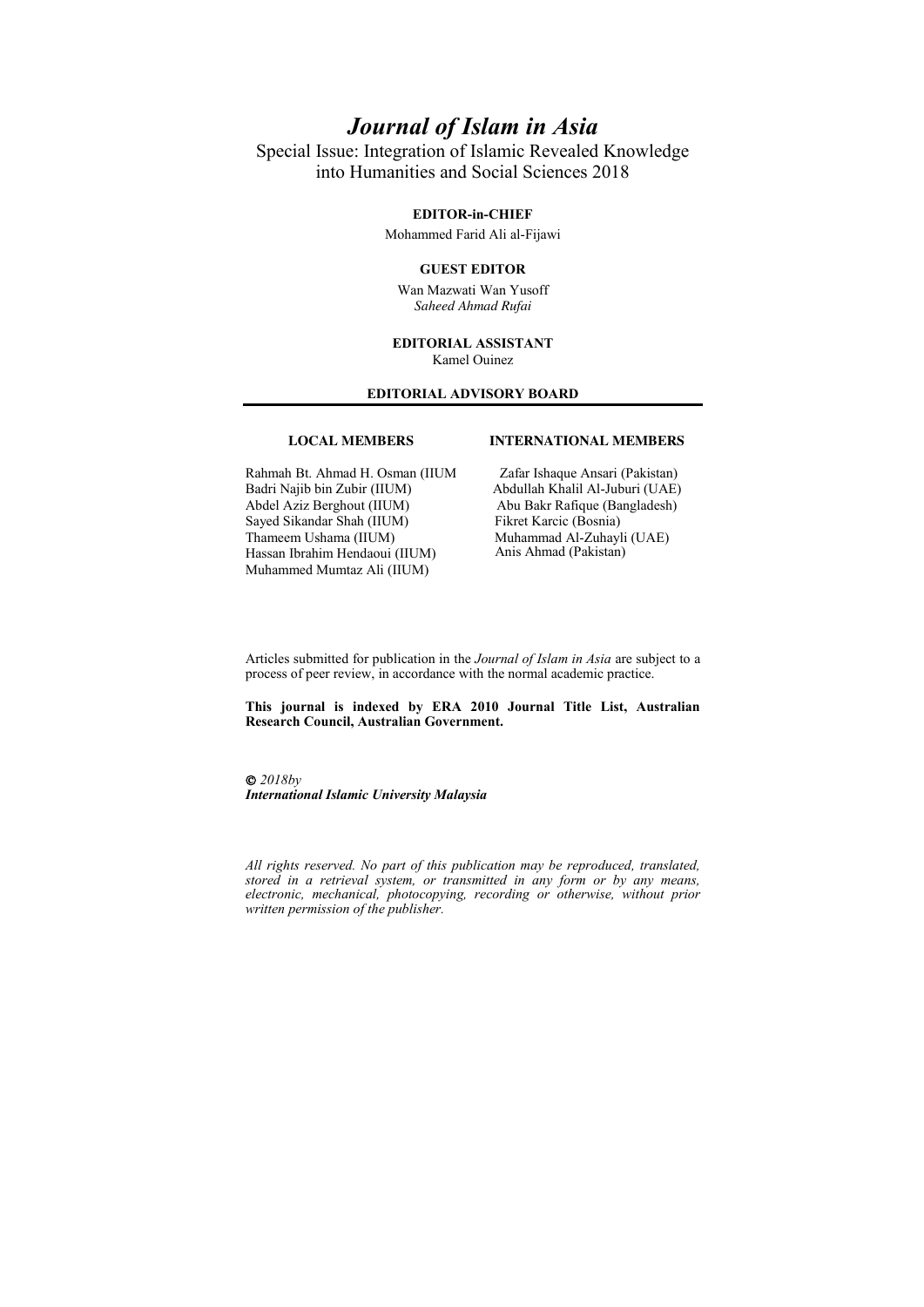# **Surah Al-NisÉ': Some Lessons for Muslim Business Leaders Based on the Works of Khaled and Khan**

# **Surah Al-NisÉ': Beberapa pelajaran untuk Pemimpin Perniagaan Muslim berdasarkan Tafsiran Khaled dan Khan**

Rodrigue Fontaine

#### **Abstract**

This study looks at surah al-Nisā' (Chapter The Women) and draws some lessons for Muslim business leaders. The focus is on Muslim business leaders as they have the power and authority to transform the corporate culture of their organisations. The author compared and contrasted the works of Khaled and Khan. Although the general theme of the surah is justice, this author focuses on *ihsān*. Generally, people need to have *ihsān* towards one another (4:36), whether Muslims or non-Muslims. Extrapolating from this principle, this su $\tau$ ah teaches us that managers need to have *ihsān* towards

their subordinates and vice-versa. The complexity of the concept of *ihsān* is explored. Although *ihsān* is linked to *taqwa* (piety), it is also linked to remembering death and resurrection. The author tried two experiments, derived from the work of Kübler-Ross, to demonstrate how developing a culture of *ihsān* is possible. The findings state that developing a culture of *ihsān* is straightforward but facilitators need to have a counselling background to address participants' concerns in the right manner.

**Keywords:** Qur'an, ihsan, corporate culture, counselling, Islamic leadership.

#### **Abstrak**

1

Kajian ini tentang sūrah an-Nisa bagi mengambil beberapa pengajaran untuk pemimpin perniaga Islam. Tumpuannya khusus pemimpin perniaga Islam kerana mereka mempunyai kuasa dan autoriti untuk mengubah budaya korporat organisasi mereka. Penulis membandingkan dan membezakan karya-karya Khaled dan Khan. Walaupun

©**International Islamic University Malaysia (IIUM)** *Journal of Islam in Asia*

**Special Issue Integration of Islamic Revealed Knowledge into Humanities and Social Sciences, Vol. 15, No. 3. 2018** E-ISSN: 2289-8077

 Assoc. Professor, Department of Business Administration, Kulliyyah of Economics and Management Sciences, ridhwan fontaine@iium.edu.my.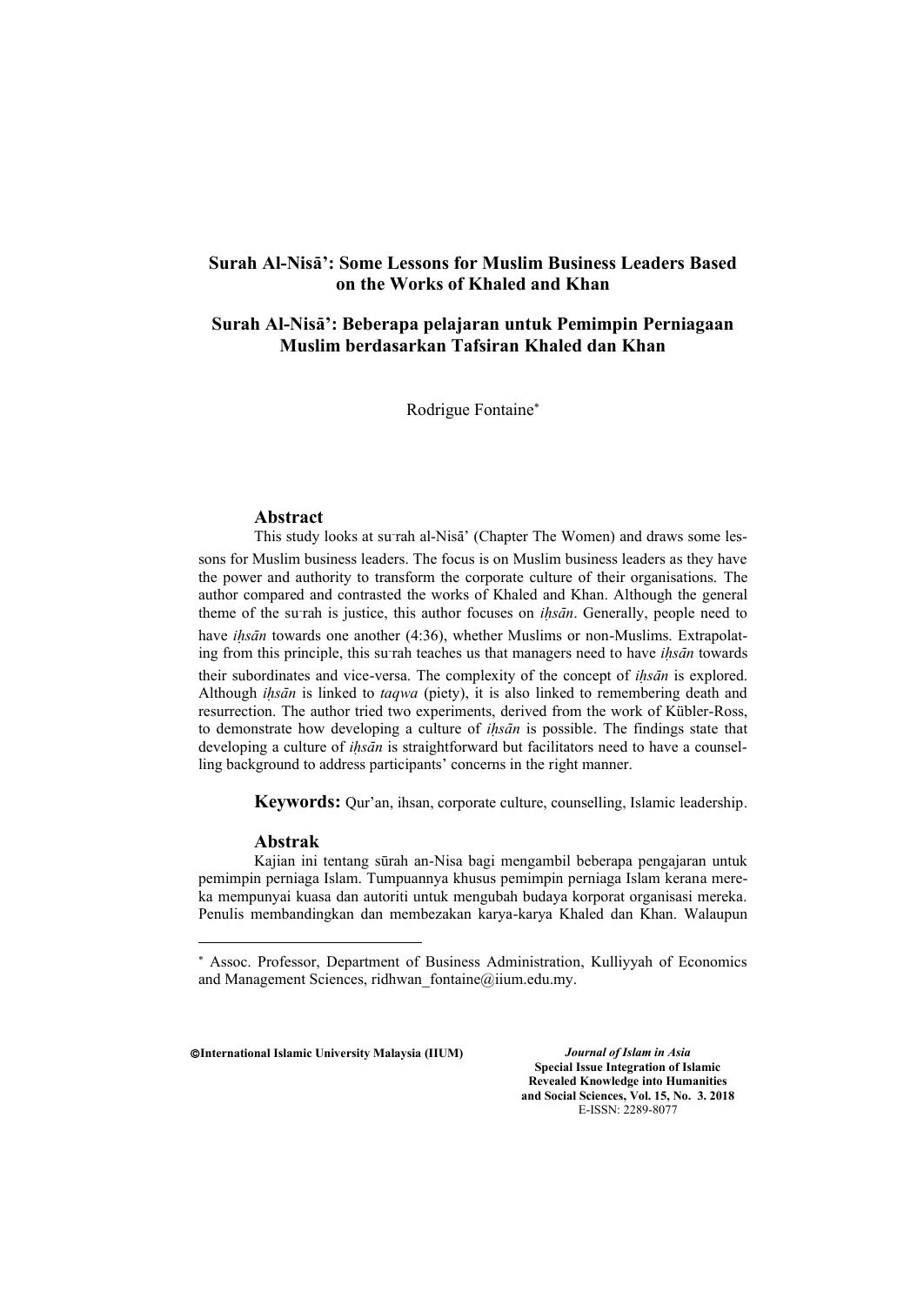#### **Surah Al-Nisa': Some Lessons for Muslim Business Leaders Based on the 316 Works of Khaled and Khan**

tema umum sūrah ini adalah keadilan tetapi penulis memberi tumpuan tentang konsep ihsan. Secara umum, setiap orang perlu mempunyai ihsan terhadap satu sama lain (4:36), sama ada orang Islam atau bukan Islam. Pengkaitan daripada prinsip tersebut, sūrah ini mengajar kita bahawa pengurus perlu mempunyai ihsan kepada orang bawahan mereka dan sebaliknya. Konsep ihsan yang menyeluruh dan berhubung kait juga diteroka. Walaupun ihsan dikaitkan dengan taqwa (taqwa), ia juga dikaitkan dengan mengingati kematian dan kebangkitan. Penulis melakukan dua eksperimen, yang berasal dari karya Kübler-Ross, untuk menunjukkan keupayan membangunkan budaya ihsan. Kesimpulannya ialah membina budaya ihsan adalah mudah tetapi memerlukan fasilitator yang mempunyai latar belakang kaunseling untuk menangani masalah peserta dengan cara yang berkesan.

**Kata Kunci:** Al-Qur'an, ihsan, budaya korporat, kaunseling, kepimpinan Islam.

#### **Introduction**

1

This author is interested in Islamic management. He proposes that Islamic management solves the following problem: "*Can we develop organisations that allow individuals to fulfil their purpose of creation?*" At this moment, most commercial organisations are focusing on making as much profit as possible. This is often done in a manner that contradicts Islam's moral principles. The author has started a project to identify lessons in the Qur'an for Muslim employees by taking each *sūrah* as a unit of analysis. This study focuses on extracting some lessons from *sūrah Al-Nisa'* for Muslim employees in general and Muslim business leaders in particular. Indeed, Muslim business leaders are the only ones with the power and authority to change the corporate culture in their respective organisations.

Over the last 1,400 years, many great scholars have explained the meaning of *surah Al-Nisa*<sup>'</sup>. Among them include scholars like Ibn 'Abbas, Ibn Mas'ud, Anas ibn Mālik, Al-Tabarī, al-Zamakhsharī, al-Rāzī, al-Qurtubī, and al-Suyūtī among many others<sup>1</sup>. These scholars tend to follow the same methodology: that is explaining the Qur'an by the Qur'an, followed by quoting relevant narrations and then relying on the rules of Arabic grammar. In English, one of the most well-known *tafsir* is the English translation of Ibn Kathir by al-Mubarakpuri.<sup>2</sup> In the  $20<sup>th</sup>$  century,

<sup>1</sup> See Philips B, *Uṣūl at-Tafsīr: The Methodology of Qur'ānic Explanation*, (Kuala Lumpur: AS Nordeen, 2000), pp. 15-25.<br><sup>2</sup> S.R. Al-Mubārakpūrī, *Tafsir Ibn Kahtir*, Abridged, vol 10, (Riyāḍ, KSA: Dārru Salām,

<sup>2013.</sup>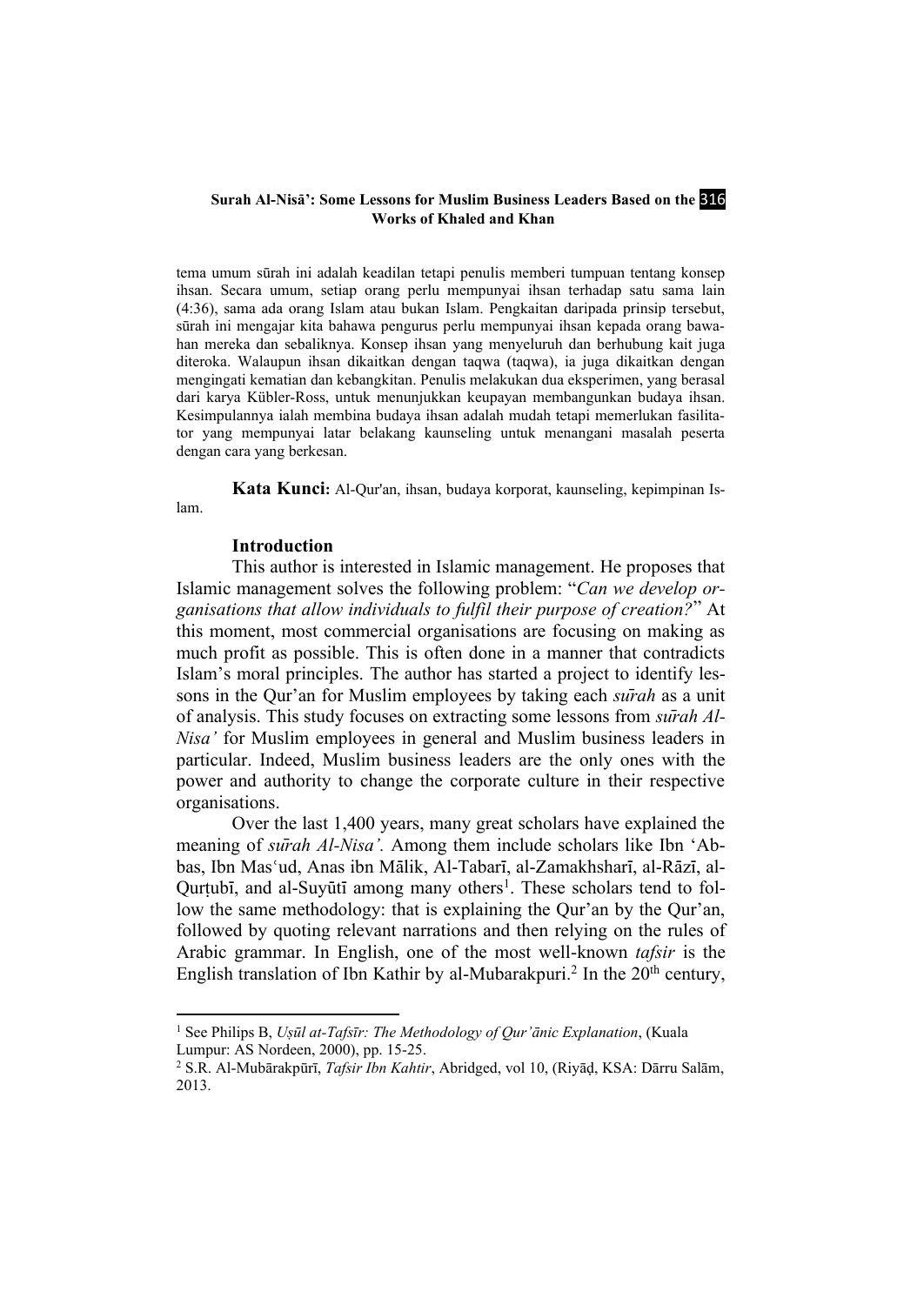new developments include the focus on the coherence of the Qur'an (*nazm*) based on the works of Farāhi and 'Islāhi.<sup>3</sup> Although these *tafsirs* are very beneficial, there seems to be a need for shorter articles that identify issues that are pertinent to Muslim business leaders in the  $21<sup>st</sup>$  century. These articles can then be given to undergraduate and postgraduate students as part of the required reading for their management courses. These shorter articles can be also distributed through social media to benefit business leaders that want something that is relevant to them, has academic integrity, and is short enough to fit in with their busy schedule.

### **Methodology**

This research is based on the *tawhidic* paradigm, which assumes that the social sciences should be aligned with the Qur'an and the Sunnah. This methodology has been chosen because of the limitations of existing methodologies used in management research. Many management concepts are not wrong but they have to be understood in the bigger context, namely that human beings have been created to worship Allah (51:56). A detailed analysis of this *sūrah* is not possible due to its length and its richness. This is a limitation to this study. The short explanations of Amr Khaled and Nouman Ali Khan will be analysed by referring to Khaled<sup>4</sup> and Khan<sup>5</sup> respectively. Both are activists and preachers. Khaled is influential in the Arab world and Khan is influential in the United States and around the world. Both speak in a manner that often inspires Muslim business leaders. Neither claim to be scholars of *tafsir* but both summarise and popularise the works of other scholars. The benefit of presenting two perspectives on the same *sūrah* is that it develops the critical thinking skills of business students and business leaders.

#### **Khaled**

**.** 

Khaled notes that this is a *Madani sūrah* with 176 *āyat*. It calls for justice and mercy to all, especially for vulnerable and weak people. The focus includes orphans, slaves, servants, heirs, women and non-

<sup>3</sup> For a clear and concise review of these two modern scholars, see M. Mir, *Thematic and Structural Coherence in the Qur'ān: A Study of 'Iṣlāhī's Concept of "Nazm*". (PhD, University of Michigan, UMI Dissertations, 1983.

<sup>4</sup> Khāled, *Qur'ānic Reflections: Insights into the objectives of the Qur'ānic verses*. (Cairo: AmrKhaled.Net, n.d).

<sup>5</sup> N.A. Khan, "Surah an-Nisā'", *Cover to Cover*. [www.bayyinah.tv.](http://www.bayyinah.tv/), 2012.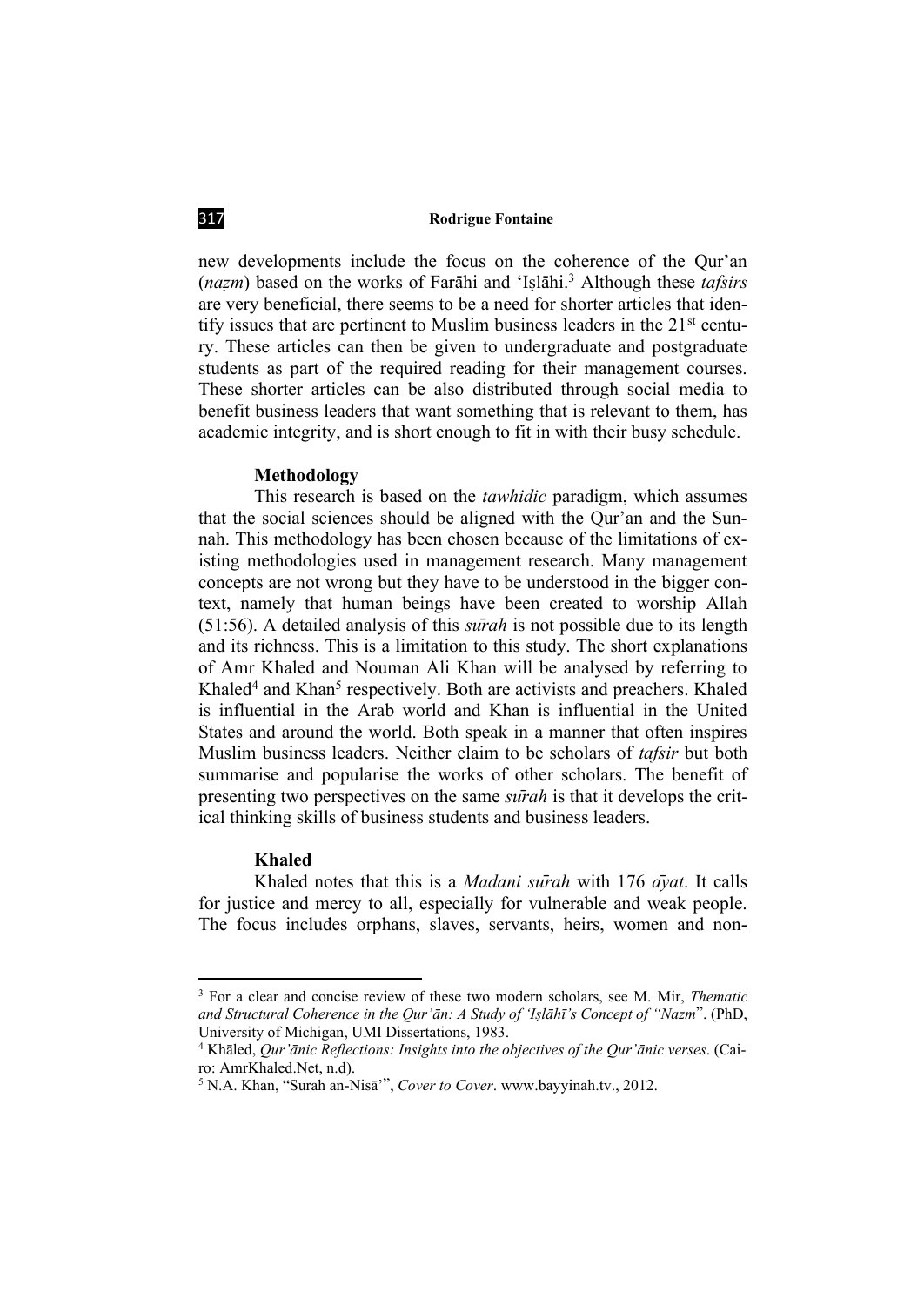#### **Surah Al-Nisā': Some Lessons for Muslim Business Leaders Based on the 318 Works of Khaled and Khan**

Muslims who live in Muslim lands. The title of the *sūrah* indicates that justice starts with the good treatment of women.

Allah starts with a universal appeal to have piety (*taqwa*) as it is a pre-condition to justice. The subject matter shifts to the property of the orphans (4:02), the dowry of women (4:04) and inheritance (4:08 to 4:12). The common thread is that injustice often occurs because of issues related to wealth. Allah reminds people that justice leads to Paradise and injustice leads to Hell (4:13-14).

This is followed by a passage about appropriate relationships with women (4:15 to 4:25). Allah notes that many people follow their lusts. Allah then tackles the problem of trade, financial transactions and murder. The subject matters shift to rules that govern Muslim families. Khaled notes that verse 4:34, which deals with disciplining women, can be misapplied when taken out of context. In 4:36, Allah orders people to worship Him alone and to do good (*ihsan*) to other members in society, whether near or far.

Allah then discusses justice and injustice. People must obey Allah, His Messenger<sup>6</sup> and those in authority  $(4:59)$ . However, when there are disputes, one has to refer back to Allah and His Messenger (4:65). In order to establish justice, fighting is maybe necessary (4:74-75). Rumours that are simply repeated without any investigation can become a form of injustice (4:83). Khaled then explores 4:105. A Muslim committed a crime and blamed a Jew for it. Another Muslim knew the truth but lied in order to protect his Muslim brother. Then 4:105 was revealed to highlight that justice must be universal, including for people of other religions. From 4:106 to 4:112, the seriousness of accusing an innocent person (whether Muslim or non-Muslim) is stressed. Khaled goes to 4:127 to stress the justice that women are entitled and then highlights 4:135 that summarises the objectives of this *sūrah*. He then jumps to 4:160 and highlights the *āyat* that discuss the injustices committed by the people of the scriptures and their false beliefs.

Overall, Khaled's analysis is brief and he ignores certain parts of this *sūrah*. The key point that seems relevant to Islamic management is that Muslim business leaders, managers and subordinates should always establish justice. People at work are accountable for all their decisions and they will have to give an exact accounting on the Day of Judgment.

 $6$  Peace be upon Him. This formula is implied throughout the text whenever the prophet or the messenger is mentioned.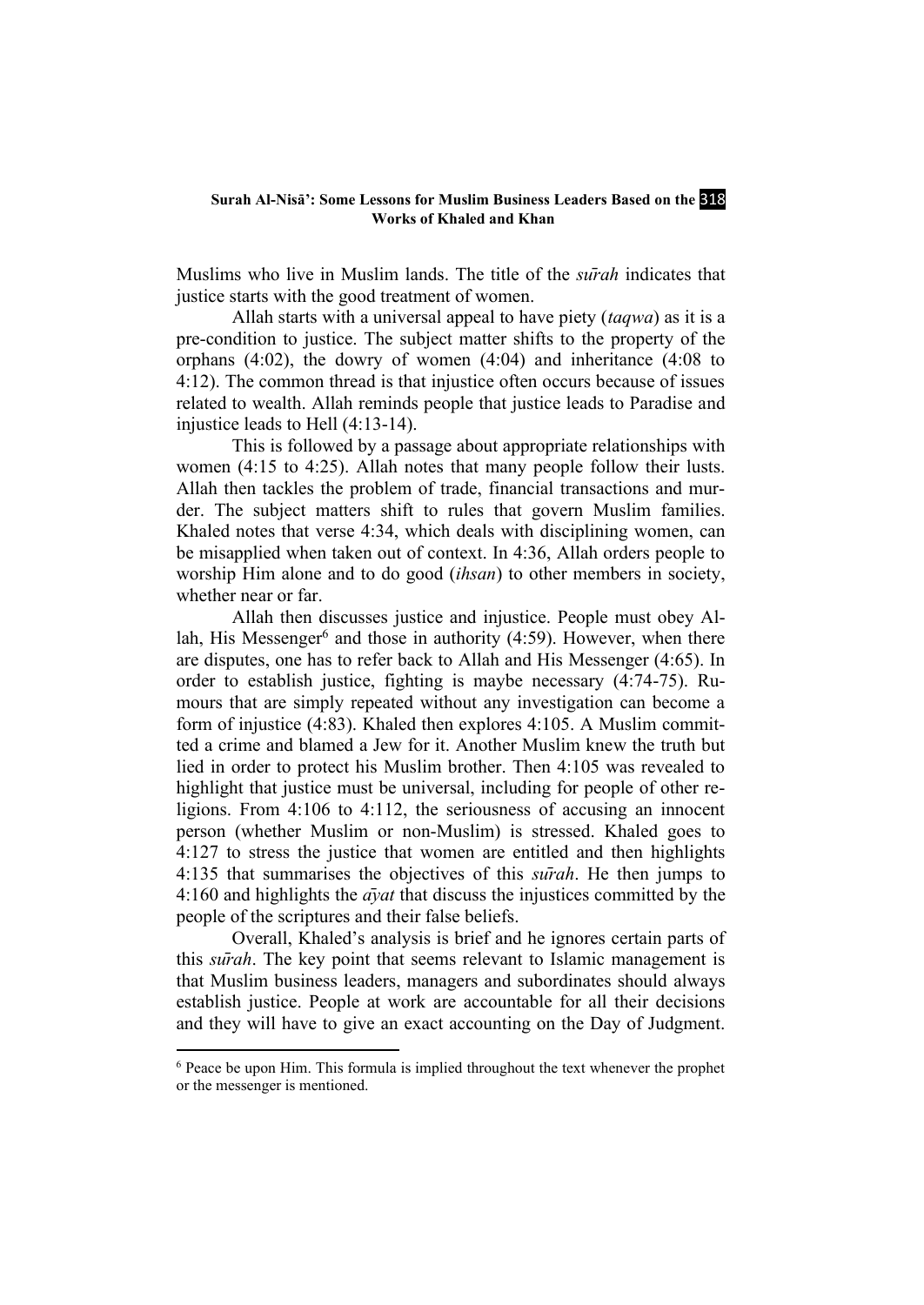This is a perspective that is totally absent from conventional management. As Khaled shows, the Islamic perspective of justice is tied to belief in Allah, the Messenger and the Last Day. This leads to *taqwa* (piety) which leads to justice. Khan's analysis is similar but with some important differences.

# **Khan**

Khan notes that this *sūrah* is paired with *sūrah al-MÉ'idah*. Together, they establish the social ethics of Islam. A key problem in an Islamic society is hypocrisy so this problem will be explored in detail in this *sūrah* (one third of the *sūrah* discusses hypocrisy). The style of this *sūrah* is that Allah will explore a subject and then present universal lessons. He will then explore another subject and then turn again to universal lessons. However, these subjects are all related to the need to uphold justice.

In the opening *āyah*, Allah orders humanity to have *taqwa* twice; first, to have *taqwa* of your Lord (*Rabb*) and then to have *taqwa* of social relationships. Allah reminds humanity that we are all children of Adam. One of the first things that Islam did is destroy the foundation of any racist ideology. Thus, one demonstrates *taqwa* by being careful in relationships, especially with regards to women and orphans. Khan notes that there are two words for justice in Arabic, *qist* and *'adl. Qist* refers to private justice (e.g. a person declaring his taxes) whereas *'adl* refers to public justice (e.g. two individuals going to court to seek compensation). *Taqwa* is a pre-condition to justice.

From 4:5 to 4:9, Allah addresses various matters related to marriage gift, holding money in trust for orphans and the division of inheritance. Khan observes that to discharge these duties, Muslims need to have a sense of community. Orphans and people in need will not embarrass themselves by asking for their rights. Muslims need to know the situation of their fellow Muslims so that help can be given without them having to ask. After revealing the laws of inheritance, Allah makes entering Paradise conditional on obeying Allah and His Messenger, not simply believing in Allah and His Messenger (4:13). This is similar to the authentic narration in which the Messenger of Allah said,

*"Everyone of my Ummah will enter Jannah except those who refuse". He was asked: "Who will refuse?" He said,*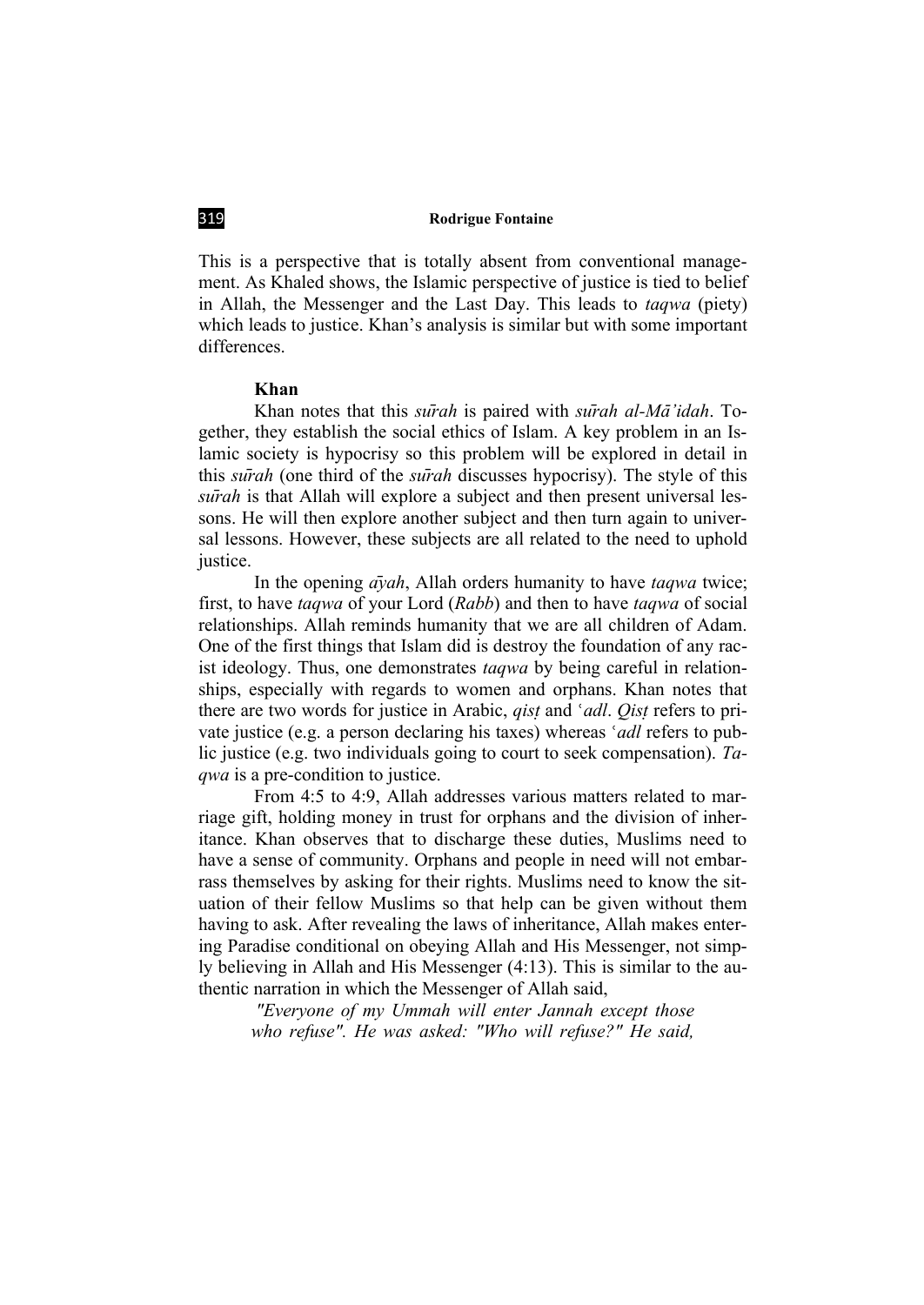#### **Surah Al-Nisa: Some Lessons for Muslim Business Leaders Based on the 320 Works of Khaled and Khan**

*"Whoever obeys me, shall enter Jannah, and whosoever disobeys me, refuses to (enter Jannah)"7.*

The ruling concerning women who have unlawful sexual intercourse are then explored and their social consequences. These are followed by rulings concerning treating wives with kindness (4:19). Allah summarises what He wants from people (4:26-28). Allah wants to educate people about what is lawful by exploring the practices of other people, accept repentance and reduce people's burdens. These burdens are often self-imposed when people follow cultural traditions rather than revelation.

Having explained the social etiquette, Allah explains the basis of an ethical economy as both are necessary in a healthy society. Both buyers and sellers must be committed to an ethical society and both sides must be happy with the transaction (4:29). In order to do this, people must focus on solving their major problems first (4:31). In 4:32, Allah discourages people from making social comparisons. Khan says that when one engages in social comparison, one is being ungrateful to Allah. Allah then says,

*"Worship Allah and associate nothing with Him, and to parents be excellent (ihsan), and to relatives, orphans, the needy, the near neighbour, the neighbour farther away, the companion at your side, the traveller, and those whom your right hands possess. Indeed, Allah does not like those who are self-deluding and boastful." (4:36)*

This *a* $\bar{v}$ *ah* is critical. It is not enough to simply be just, one must possess excellent character to parents, neighbours, companions and even slaves. There is a difference of opinion on how best to translate *ihsan*. Khaled translates *ihsan* as "good" while Khan translates it as "excellent". In this *āyah, ihsan* is *maf'ul mutlaq* (simple-object)*.* This grammatical construction is used to put emphasis so maybe "excellent" is closer in meaning<sup>8</sup>. This issue will be discussed later in this study.

Allah then highlights the justice of Allah in this life and the next (4:40-41). According to Khan, this is the overall theme of this *sūrah*. Khan spends some time analysing 4:41. Some people misunderstand the

<sup>7</sup> Muhammad Ibn Ismail Al Bukhārī, *Ṣaḥīḥ Al-Bukhārī*, Hadith No. 7280, Http: www.sunnah.com/bukhari/96/12

<sup>8</sup> M.A. Ranginwala, *Essentials of Qur'ānic, Arabic* (Volume 2), New York: Islamic Learning Foundation, 2013), p. 115.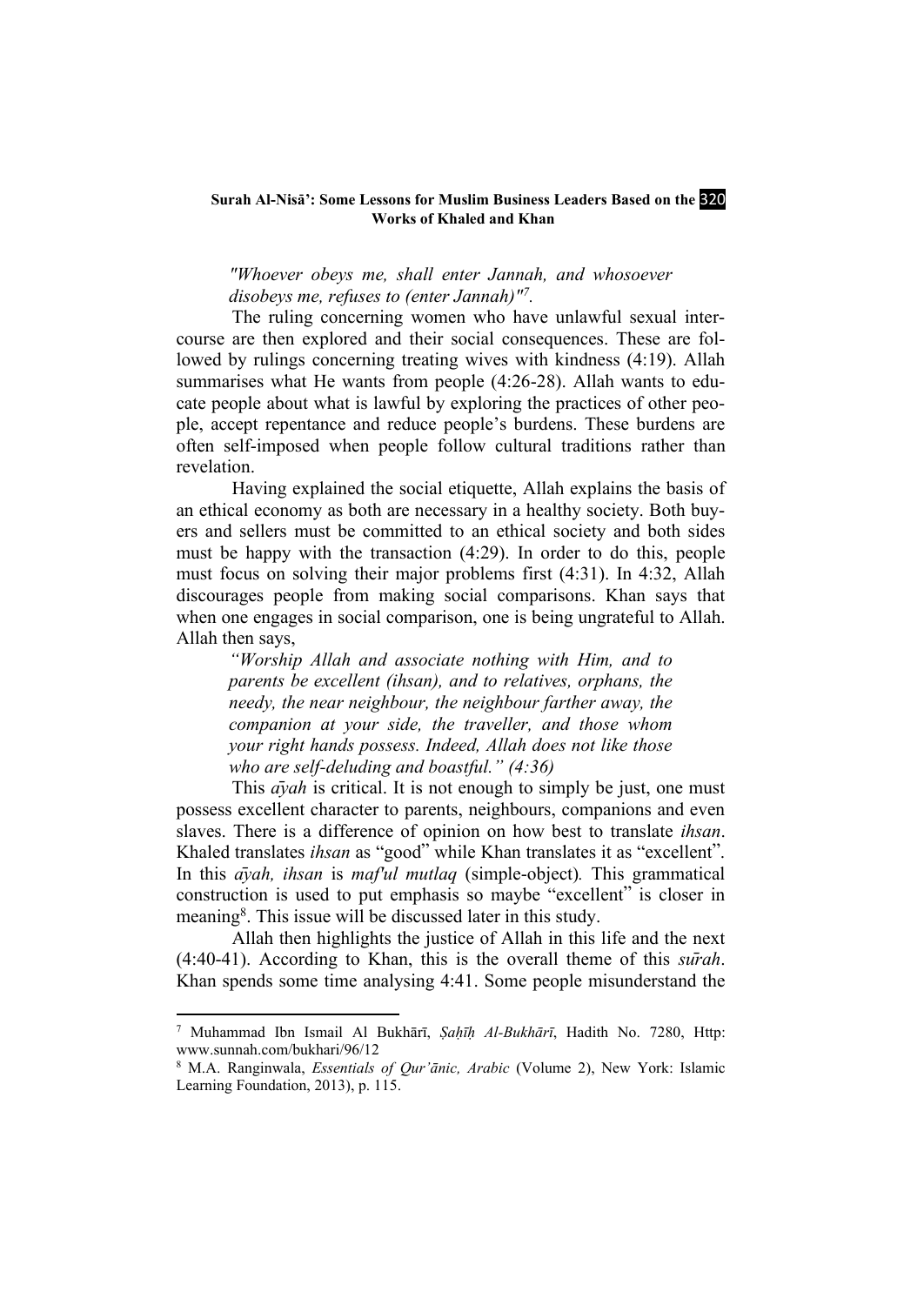concept of the intercession of the Prophet. They end up relying on his intercession instead of living righteously. In 4:41, Allah reminds believers that the Prophet will be a witness on the Day of Judgment. This means that he will ask Allah to forgive good Muslims. What is rarely understood is that he will testify against bad Muslims. In the context of management, the Prophet will be a witness against unethical business leaders, unethical managers and unethical subordinates. The intercession of the Prophet is not a device that allows Muslims to cheat and lie in business and get away with it on the Day of Judgment.

Allah looks at the attitude of some of the corrupt leaders of the people of the Book. Although they have revelation, they started to believe in superstition (4:51). They prefer the polytheists to the Muslims as they are jealous of what was given to the Muslims (4:54). Allah then makes some universal points about justice. Khan analyses 4:58 and 4:59 in the light of executive, legislative and judicial power. He notes that Allah orders that all trusts have to be returned to the people – this requires putting the right people in positions of authority (4:58). If there is any dispute, settle the matter openly with justice (4:58). The right to legislate belongs to Allah and His Messenger and those in authority among you (4:59).Khan says that the structure of 4:59 indicates that the obedience to Allah and His Messenger is absolute but the obedience to the people of authority is relative.

Allah emphasises the central role of obeying the Messenger (4:60-66). Allah says:

*"But no, by your Lord, they will not believe until they make you judge concerning that over which they dispute among themselves and then find within themselves no discomfort from what you have judged and submit in [full, willing] submission" (4:65).*

Obeying the Messenger was an issue that hypocrites found very difficult, which is why the latter part of this *sūrah* deals extensively with hypocrites. Muslims need to believe that Allah's commandments are good for them – whether they understand them or not (4:66). If they do, they will be guided to the Straight Path. This requires obeying Allah and His Messenger (4:69).

The next series of *āyat* test the obedience of the believers. In Madina, hypocrisy was a growing problem. Hypocrites were often in the first row during the prayer so it was impossible to know who was sincere and who wasn't. However, the hypocrites became known because of their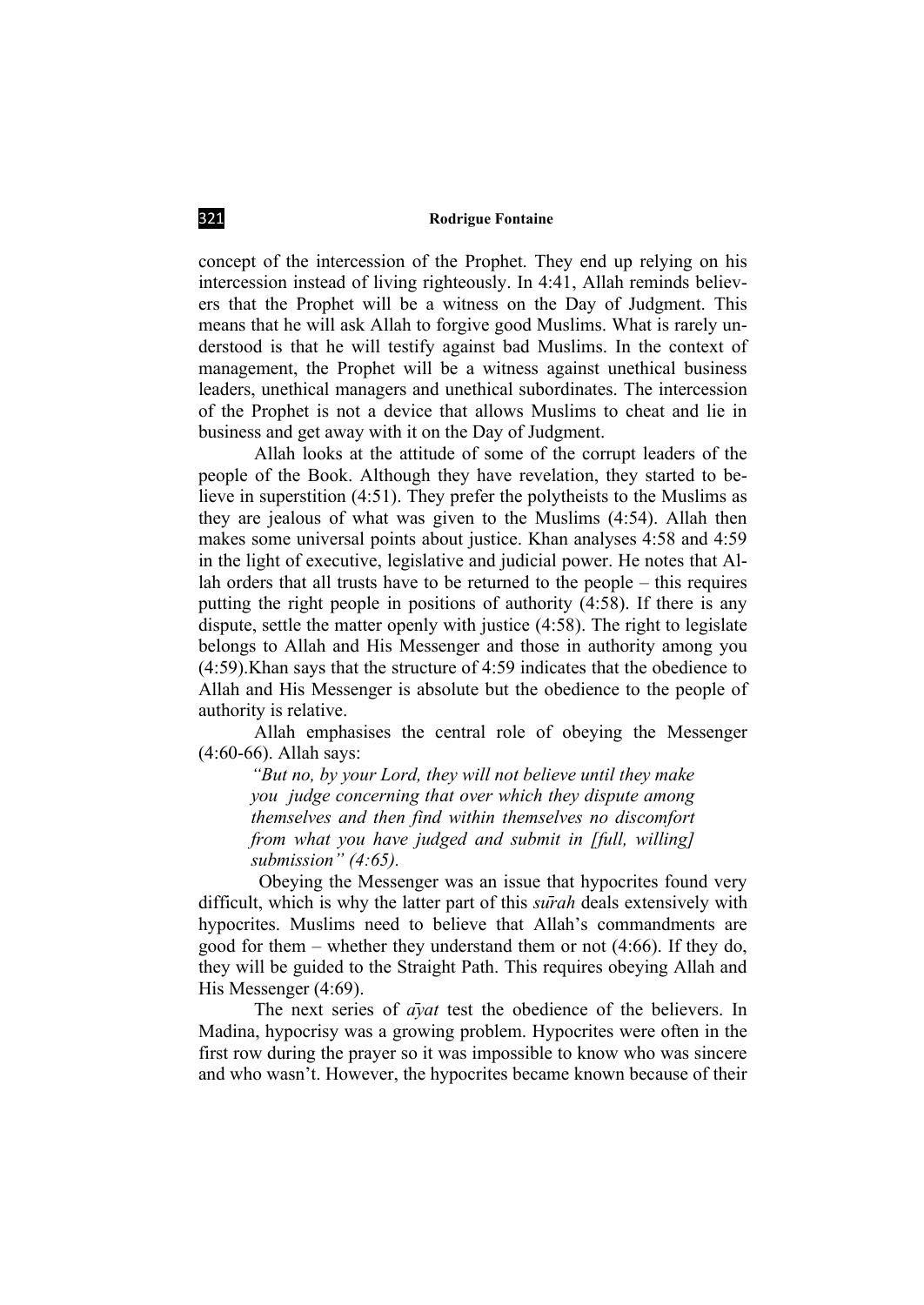#### **Surah Al-Nisā': Some Lessons for Muslim Business Leaders Based on the 322 Works of Khaled and Khan**

reluctance to fight in battles. The believers however prefer the life of the Hereafter (4:71-75). Militant Islamic groups often misuse these *āyat*. To understand the proper context, one has to remember that the Prophet and his Companions struggled peacefully for 13 years to establish a just society in Makkah<sup>9</sup>. He only left because they were about to assassinate him and fighting was the only option left. Khan says that unless Muslims have a deep insight into social sciences, they are unable to fully understand when to apply these *āyat*. Commenting on 4:77, Khan notes that *jihad* in Makkah meant taking part in a movement of non-resistance in order to establish justice in Makkan society. This struggle was not simply to uphold the rights of Muslims, but to uphold the rights of all oppressed individuals. Allah then describes some of the attributes of the hypocrites (4:78-84). Allah concludes that these hypocrites must not reflect on the Qur'an. Allah says,

*"Then do they not reflect upon the Qur'an? If it had been from other than Allah, they would have found within it much contradiction" (4:82)*

The implication of this *āyah* is that believers do reflect on the Qur'an. Allah describes the believers – they intercede for good causes (4:85). Khan discusses this point in some detail. Recommendations are often done to friends or relatives. However, believers should recommend anybody who is deserving of being helped – even if one has no close relationship with them. This is all part of the process of putting the right people in the right place. Similarly, recommending a person for the wrong reasons is a sin.

Allah then discusses the obligation of returning greetings of peace (4:94). One is not allowed to be suspicious of other Muslims as this one of the traits of the times of ignorance. This is followed by a series of *āyat*  concerning *jihad* and the prayer in a state of fear (4:90-102). Khan comments that the importance of the prayer cannot be stressed enough. Our main priorities throughout the day must be linked to increasing the quality of our prayers (4:103).

Allah continues to encourage the Muslims to strive against injustice. Even though both parties are facing difficulty, the believers have a high expectation from Allah (4:104). This is followed by a series of *āyat* that involves a dispute between a Muslim and a Jew. The evidence for

<sup>9</sup> For example, T. Ramaḍān, *The Messenger: The Meanings of the Life of Muhammad*, (London: Penguin, 2007).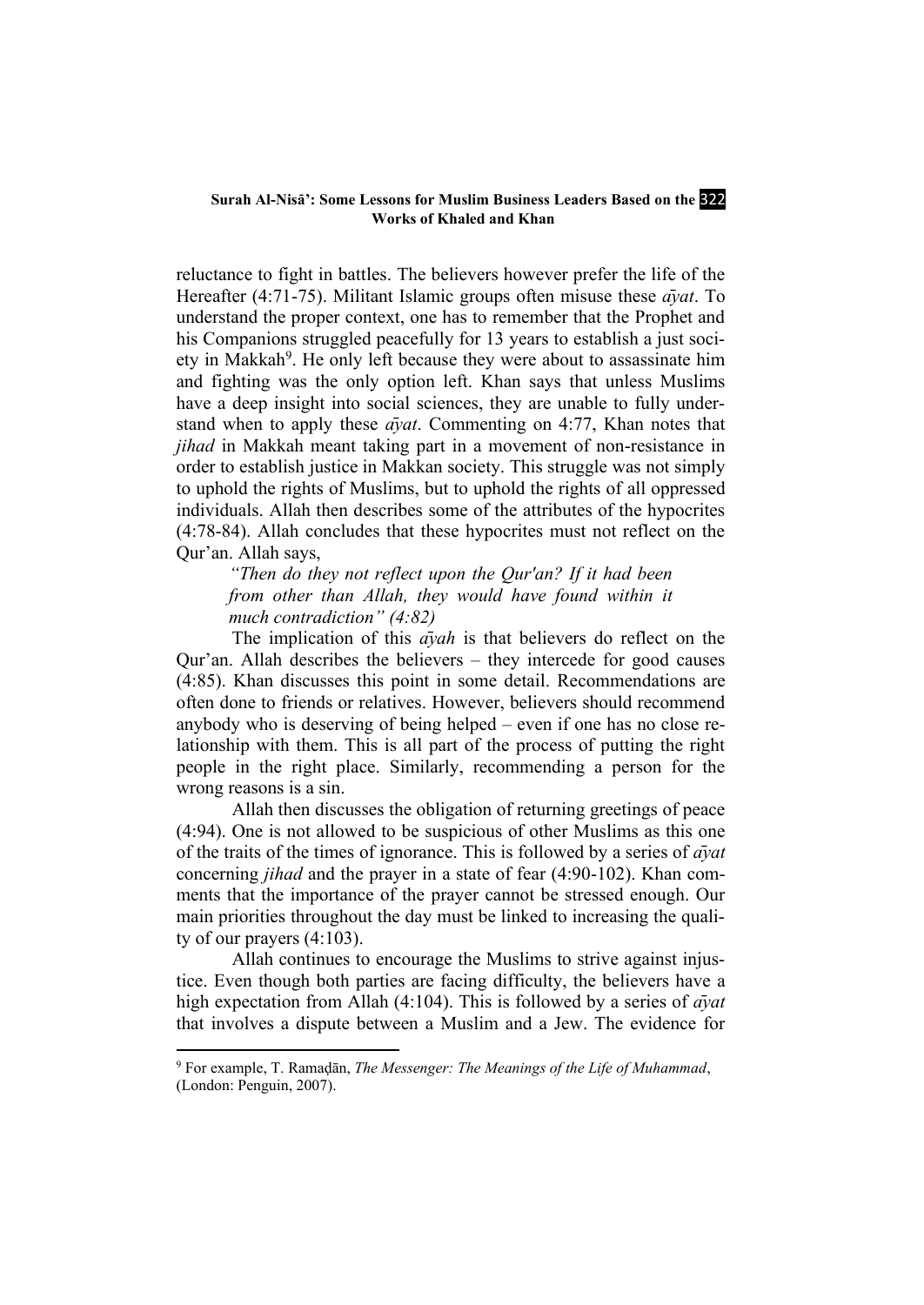the case was clear and the Muslim was guilty. However, the tribe came out to support the wrongdoer by using religion as an excuse. Before the matter was brought to the Prophet, an *āyah* was revealed ordering him not to be swayed by these emotional arguments. A judge must hold himself to the highest level of personal integrity. By extension, this *āyah* applies to all Muslims who need to judge a situation. Khan argues that before deciding something, one must imagine oneself defending the decision on the Day of Judgment.

Allah then switches to private meetings. Allah forbids private meetings that undermine formal meetings (4:114). If something is discussed in a meeting, one has to speak up on the issue. If one is silent, one is not allowed to gather co-workers after the meeting and criticise the decisions made in the formal meeting. Allah explains that this inappropriate behaviour has one source – Satan (4:120). By contrast, Allah's promises are true and believers will enter Paradise (4:122). Nobody will enter Paradise by their wishful thinking (4:123). Allah then describes those people who follow the religion of Ibrahim and reach the state of *ihsan*. Khan notes that one thing that distinguishes the person of *ihsan* is that he is fully aware that Allah owns everything and encompasses everything (4:126).

Allah switches to polygamy (4:129). Some Muslims, when discussing polygamy, only quote 4:03. However, Allah completes the discussion about polygamy in 4:129. Allah's summary on the matter is that it is lawful but it is a very delicate matter and most people will not be able to be just in this matter. Khan notes that in some Muslim countries, polygamy is socially acceptable. In other Muslim countries, it is not. It is not enough to simply know the shari'ah, one must fully understand the cultural context and social ramifications of polygamy.

Allah then emphasises how real faith leads to justice (4:136). Those who don't uphold justice end up being ungrateful to Allah (4:137). Allah describes the mindset of the hypocrites. They sit in the company of people who make fun of the religion. They get desensitized and end-up questioning Allah's laws and wisdom. Another aspect of hypocrisy is that seek protective friendships (*awliyah*) from non-Muslims. These *āyah* need to be understood in their proper context. Most of the Qur'an encourages Muslims to engage non-Muslims in a sincere, friendly and in-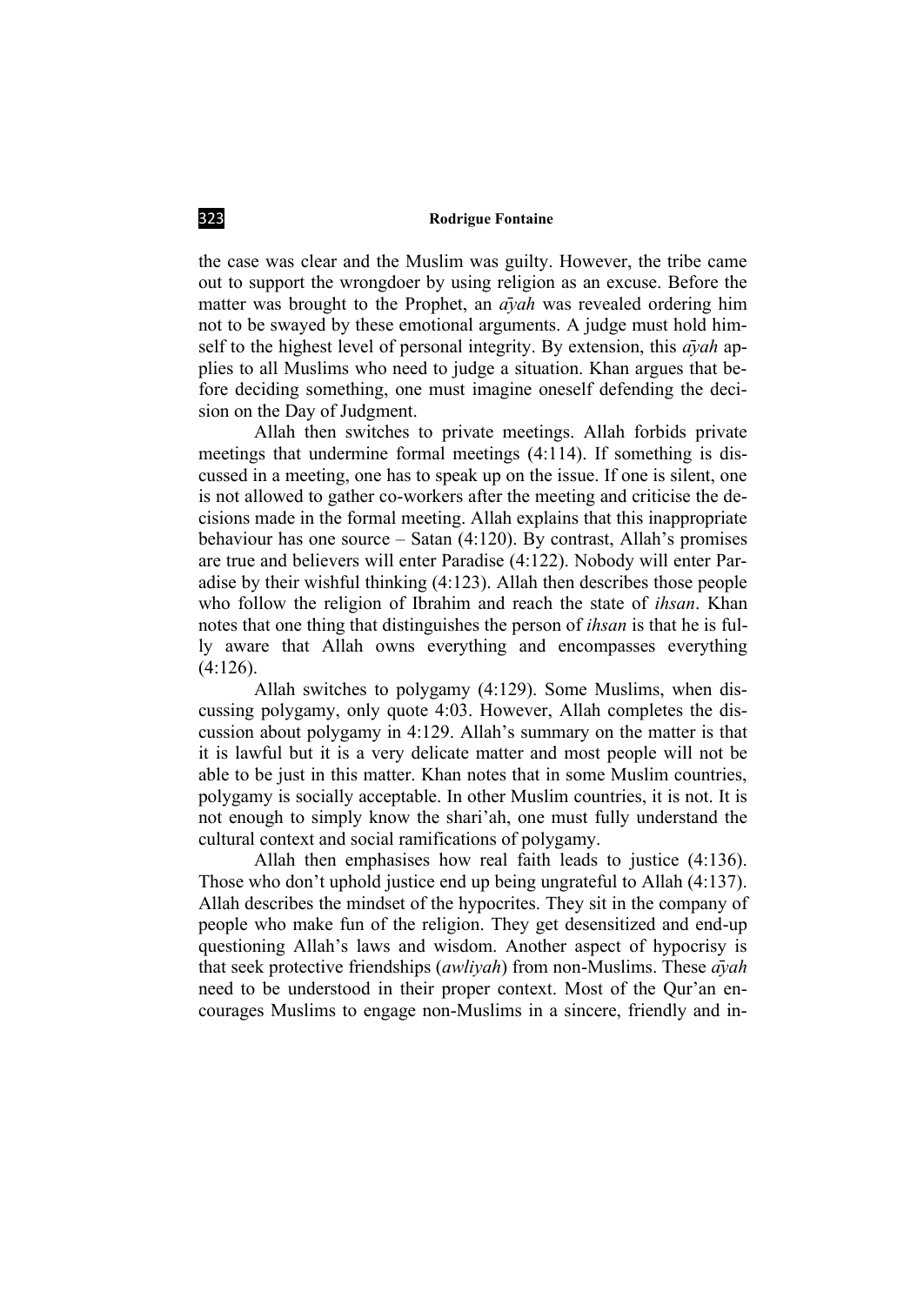#### Surah Al-Nisa<sup>2</sup>: Some Lessons for Muslim Business Leaders Based on the <sup>324</sup> **Works of Khaled and Khan**

telligent manner<sup>10</sup>. Throughout the Qur'an, Allah orders the Muslims to fight for the rights of any oppressed person, whether Muslim or non-Muslim. In many cases, Muslims would seek out their friends and invite them to Islam. Due to their bonds of friendship, many non-Muslims considered the message carefully. However, by the time this *āyah* is revealed, there is a state of war between Muslims and non-Muslims. In this particular situation, one's loyalty has to be to the Muslims.

In the next passage, Allah describes the believers as holding on to Allah by holding on to the Qur'an sincerely (4:146). If you do so, Allah will appreciate it (4:147). Allah switches to a new social problem. Allah does not like when people publicly talk about sins (4:148). Another social problem is addressed. Allah highlights that one aspect of disbelief is differentiating between the messengers. Khan argues that in today's situation, this approach takes multiple forms. These include i) emphasizing Qur'an only and questioning the validity of the Sunnah, or ii) arguing that all religions call to goodness and that we should therefore emphasize "common values" and not talk about "controversial things." This watered down approach was not taught by Prophet.

Having explored the mindset of the hypocrites and the disbelievers, Allah exposes the mindset of the people of the Book. It is the same mindset. They are not convinced that the Prophet is a real prophet. They have no real knowledge and they simply follow their assumptions (4:157). Allah criticises them for taking *riba* and being involved in economic injustice (4:161). Khan says that the nature of *riba* is that it automatically leads to economic injustice. One can conclude that it is impossible to have ihsan while being involved in *riba*.

In the last section of this sūrah, the importance of the Messengers is emphasised (4:165). Those who reject them and prevent others from the truth are astray (4:167). Allah then says, "*O People of the Scripture, do not commit excess in your religion*" (4:171). Khan argues that Islam is about balancing multiple responsibilities. It is about balancing this life with the Hereafter. Business people, for example, can become so focused on making money that they ignore their other responsibilities. Khan explains that extremism often happens when a person takes one issue and makes his understanding of the whole religion revolve around that issue. Extremism is a gradual, incremental process. The sūrah finishes with

<sup>&</sup>lt;sup>10</sup> See Ramaḍān's *The Messenger* in which he explores the friendships between Muslims and non-Muslims as practiced by the Prophet and his companions.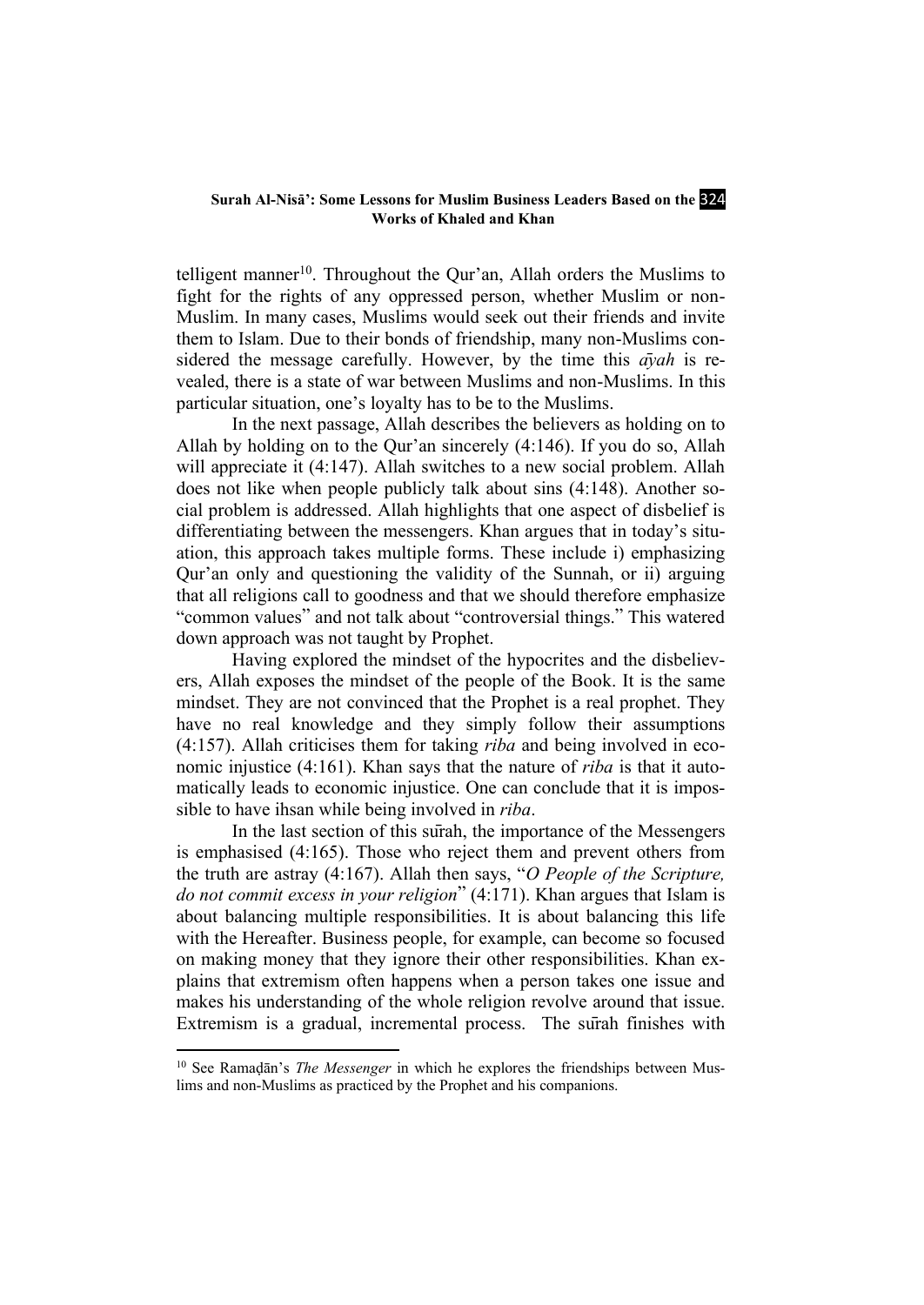Allah noting that Isa ibn Maryam does not disdain from being the slave of Allah (4:172).

There are similarities between the explanations of Khaled and Khan. With regards to the differences, for some reason, Khaled did not highlight the āyat concerning hypocrisy even though it makes up one third of the sūrah. There are many management lessons in this sūrah – the importance of justice, the proper conduct of meetings, recommending the right people and not recommending the wrong people. However, this author will focus on 4:36. In the context of management, this *āyah* implies that all Muslim managers should have *ihsan* towards their subordinates (whether Muslim or non-Muslim) and subordinates should have *ihsan* towards their managers. It is therefore critical to explore the concept of *ihsan* further.

#### **The Concept of** *Ihsan*

As noted above, the concept of *ihsan* is difficult to translate into English. However, one can get a sense of the word by looking at Table 1.

|      | Table 1: Characteristics of the People of <i>Ihsan</i>                                                                                  |
|------|-----------------------------------------------------------------------------------------------------------------------------------------|
| Ayah | Description                                                                                                                             |
| 1    | Have taqwa of Allah and taqwa of social relationships. Ta-<br><i>qwa</i> means being cautious because you know Allah is<br>watching you |
| 13   | Obey Allah and His Messenger, as it is a precondition to<br>entering Paradise                                                           |
| 28   | Obey cultural practices places a burden on people                                                                                       |
| 31   | Focus on major problems first                                                                                                           |
| 32   | Do not engage in social comparison                                                                                                      |
| 69   | Obey the Prophet in all aspects                                                                                                         |
| 74   | Prefer the Hereafter over this worldly life                                                                                             |
| 77   | Use non-violent resistance to establish social justice for all                                                                          |
| 82   | Reflect on the Qur'an                                                                                                                   |
| 85   | Intercede for a good cause without seeking any personal<br>gain                                                                         |
| 94   | Return greetings of peace, without doubting people's faith                                                                              |
| 103  | Pray in congregation with full concentration                                                                                            |
| 104  | Have high expectations from Allah                                                                                                       |
| 105  | Have high ethical standard towards non-Muslims                                                                                          |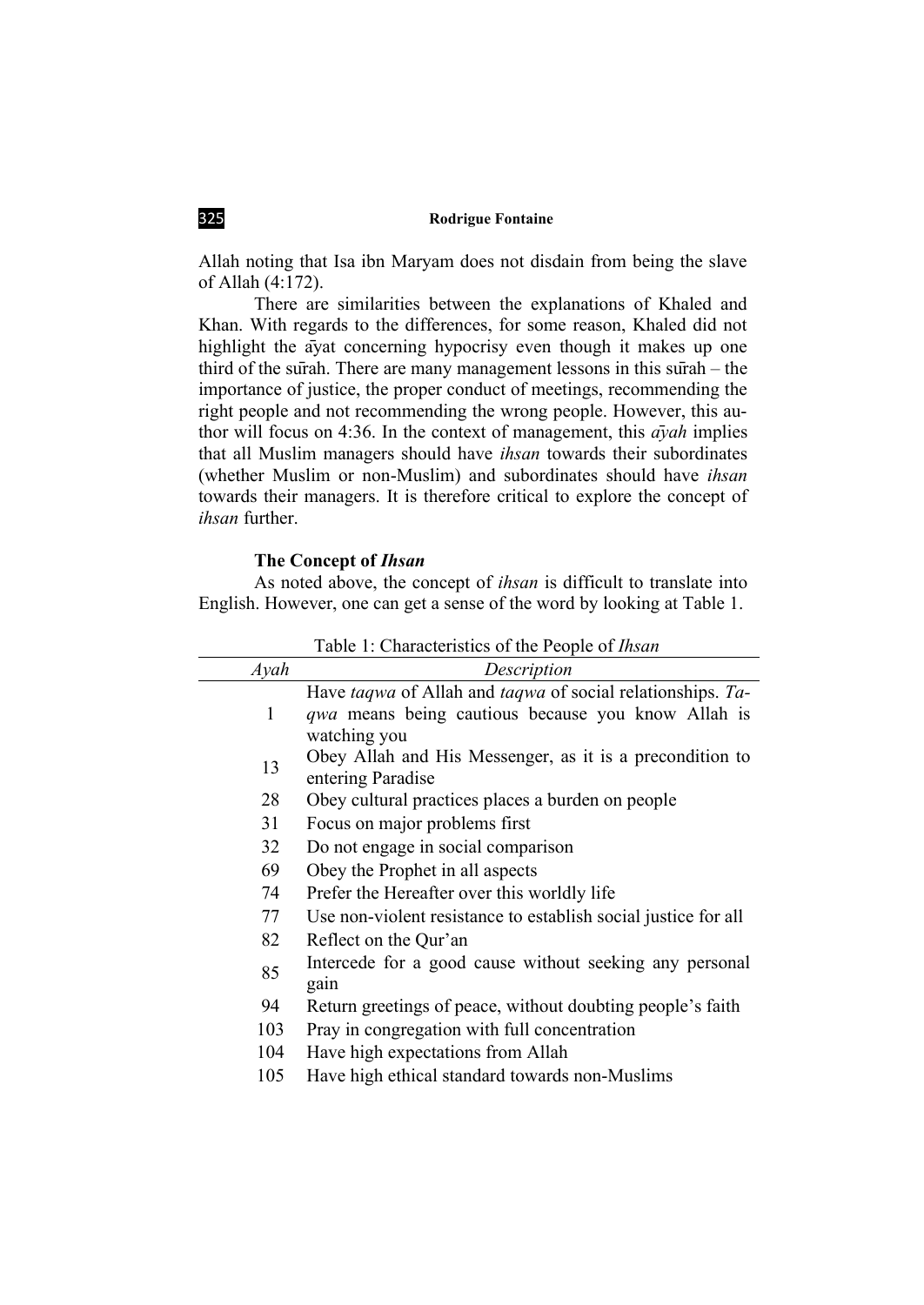#### **Surah Al-Nisā': Some Lessons for Muslim Business Leaders Based on the 326 Works of Khaled and Khan**

|           | 114 | Avoid private meetings organised for deceitful activities                      |
|-----------|-----|--------------------------------------------------------------------------------|
|           | 126 | Be aware that Allah owns everything and encompasses<br>everything              |
|           | 146 | Hold firmly to the rope of Allah by reciting and under-<br>standing the Qur'an |
|           | 161 | Refuse to take <i>riba</i> and refuse to be involved in economic<br>injustice  |
|           | 171 | Have a balanced understanding of Islam and a balanced<br>lifestyle             |
| <b>So</b> | 36  | Do <i>ihsan</i> to people around you                                           |

Table 1 shows the multiple facets of *ihsan*. Let us consider the word itself. Yusuf<sup>11</sup> notes that *ihsan* comes from the root *ha-sa-na* which means to make something beautiful. He said that *ishan* used to be common in the Muslim world. However, when the Muslims were colonized, Islamic resistance movement focused on fighting colonialism. They stressed the legalistic interpretation of Islam and forgot *ihsan*. According to Yusuf, *ihsan* has become the "*forgotten teaching of Islam"*. He says that the main reason why people do not have *ihsan* is love of positions and procrastination, the ultimate procrastination being denying one's death. Yusuf quotes the narration in which the Prophet was asked about *Iman*, *Islam* and *Ihsan*. With regards to *ihsan*, the Prophet said that you should worship Allah knowing that He sees you. <sup>12</sup> Implicit in this narration is that one is always aware of the reality of death and the reality of the Day of Judgment.

With regards to death, Yusuf<sup>13</sup> argues that people can experience a "spiritual death" in this life. This is when become absolutely certain of one's own mortality. This awareness changes the way one sees the world and this leads to *ihsan*. He says that when one has embraced spiritual death, one finds meaning in one life and post traumatic growth follows.

<sup>11</sup> H. Yūsuf, *The Concept of Iḥsān*. [https://www.youtube.com/watch?v=SLhogmk-](https://www.youtube.com/watch?v=SLhogmk-Wug&t=2120s)[Wug&t=2120s,](https://www.youtube.com/watch?v=SLhogmk-Wug&t=2120s) 2011.

<sup>12</sup> This narration was recorded in Muslim. See J.D. Zarabozo, "*He Came to Teach You Your Religion*", (Boulder CO: Al Basheer 1997). One section of the narration reads, *"(īḥsān) is that you worship Allah as if you see Him. And even though you do not see Him, [you know] He sees you."*

<sup>13</sup> H. Yusuf, *Death*. [https://www.youtube.com/watch?v=PYsrfwbMomg,](https://www.youtube.com/watch?v=PYsrfwbMomg) 2011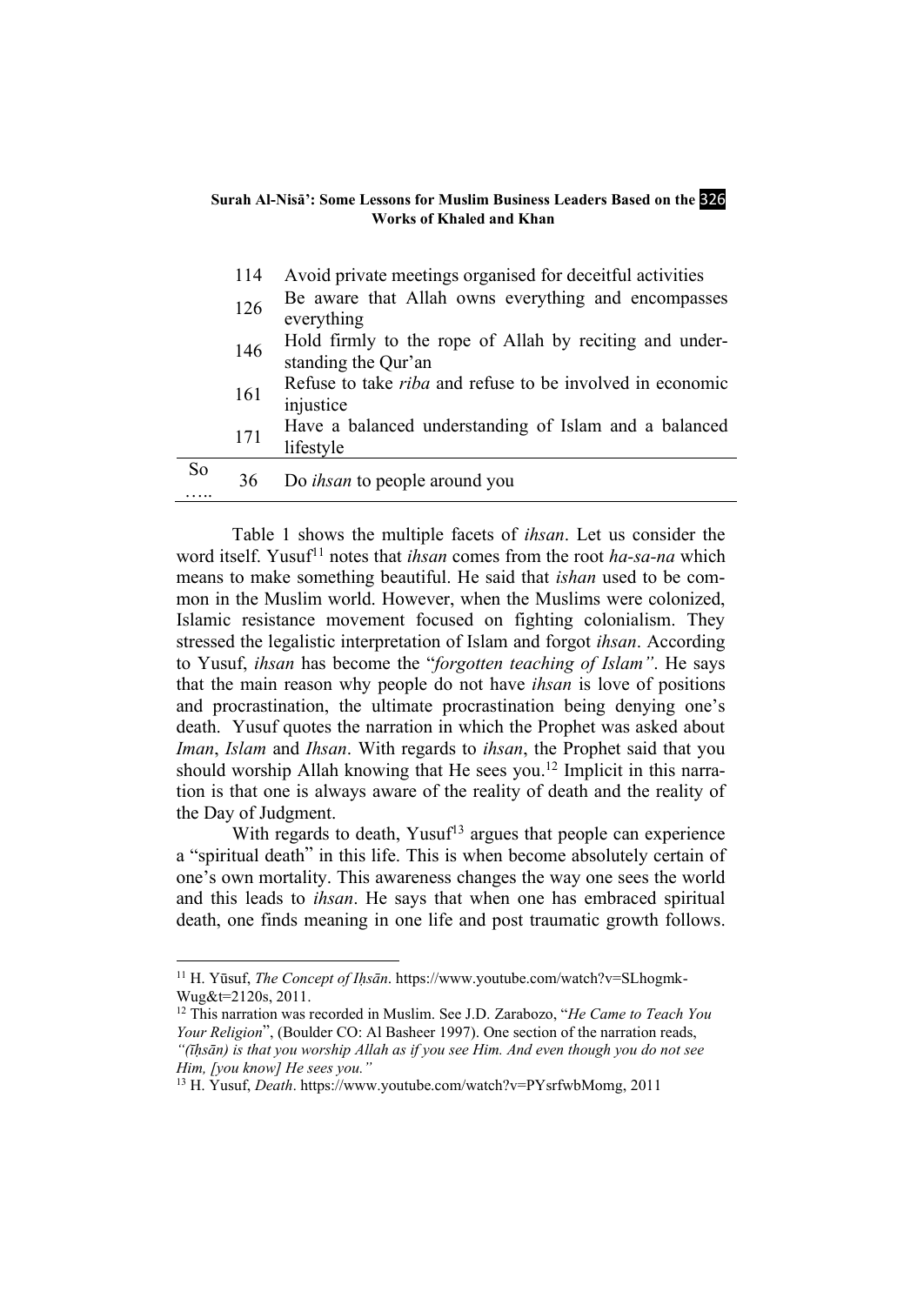He gives the example of Lee Atwater. Lee Atwater was the campaign manager of George Bush in the 1980s. He was famous for his unethical campaign strategy. In March 1990, he was told that he had a tumour on the right side of his brain. Overnight, he was transformed. He publicly apologized to all the people he had hurt over the years<sup>14</sup>. Internalising death can be a liberating event as one realises that most of our daily pursuits are really meaningless. Kübler-Ross<sup>15</sup> wrote,

*"(Death) is an integral part of our lives that gives meaning to human existence. If you can see death as an invisible but friendly companion on your life's journey- gently reminding you not to wait till tomorrow to do what you mean to do- then you can learn to live life rather than simply passing through it."* 

As a psychiatrist, she conducted "Death and Dying Seminars" in which patients with chronic illnesses were invited to talk about their life. A recurring theme was regret. As one patient said, "*If I could only do my life over, and know what I know now, I would do it so differently*." She found that reflecting on death helps people to live well. This has always been part of the Islamic tradition. There are many narrations in which the Prophet encouraged Muslims to think about death. For example, Ibn Umar said,

*"I was with the Messenger of Allah and a man from among the Ansar came to him and greeted the Prophet with Salam. Then he said: 'O Messenger of Allah, which of the believers is best?' He said: 'He who has the best manners among them.' He said: 'Which of them is wisest?' He said: 'The one who remembers death the most and is best in preparing for it. Those are the wisest.'"<sup>16</sup>*

In the context of Islamic management, this author has shown that developing a corporate culture that reflects Islamic principles is easy and cost-effective<sup>17</sup>. Over the last ten years, more than  $3,000$  of his students have watched Islamic videos and completed diaries. With hindsight, most of their diaries deal with living – how to be a better Muslim, who to bet-

**.** 

<sup>14</sup> New York Times, *Gravely Ill, Atwater Offers Apology*. 13 January 1991.

<sup>15</sup> E. Kūbler-Ross, *Death: The Final Stage of Growth*, (New York: Touchstone, 1975).

<sup>16</sup> Abu Abdillah Muhammad Ibn Yazid, Ibn Mājah, *Sunan Ibn Mājah*, Hadith 4259, <https://sunnah.com/urn/1293620>

<sup>17</sup> For example, R. Fontaine, K. Ahmad, and G. Oziev. *Islamic Leadership Today*, (Gombak: ICIFE, 2017).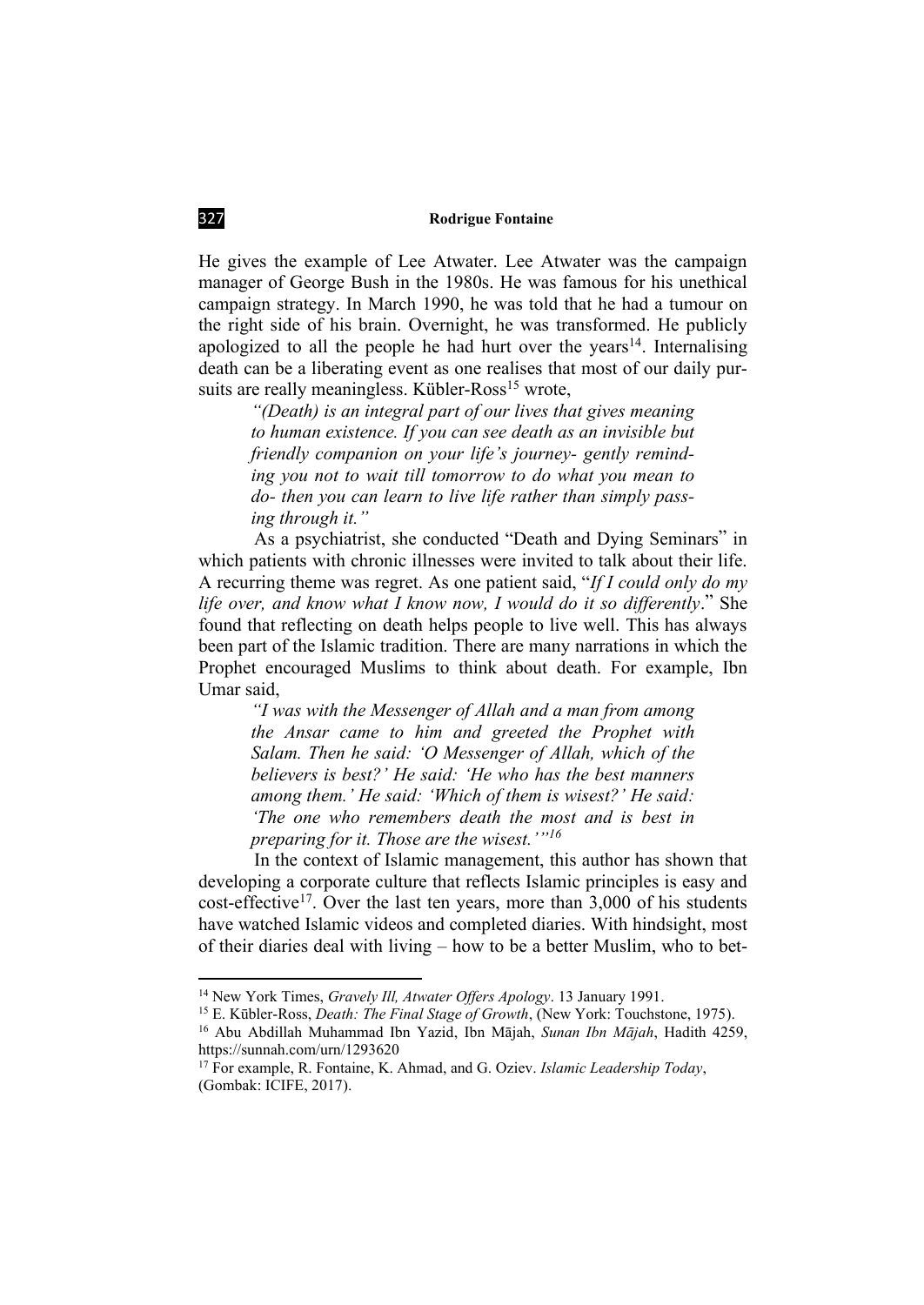#### **Surah Al-Nisa': Some Lessons for Muslim Business Leaders Based on the 328 Works of Khaled and Khan**

ter understand a *surah,* what is the ruling concerning music and so forth – rather than dying. One can develop an understanding of Islam without internalising death. Internalising death would bring the rituals of Islam – especially the daily prayers – to a completely different level. Ideally, in every prayer, Muslims should experience a "spiritual death" so that everyday becomes a special day.

The author wants to reflect on *ihsan* at the workplace. *Ihsan* is often translated as "excellent" in English. In the management literature, excellence is often associated with "high productivity" rather than beautiful behaviour. Unfortunately, the culture of productivity that dominates the current management discourse leads to employees suffering from serious health problems due to high-levels of stress. <sup>18</sup> In many cases, people work long hours and this leads to families where children are growing up without parents. <sup>19</sup> Workplace violence, stress, aggression, discrimination, sexual harassment, politics, side deals, careerism, bullying, drug abuse, retaliation, incivility and theft are common.<sup>20</sup> This author is certain that "a culture of *ihsan*" is not the same as the "culture of productivity" as it is understood in the management literature. As Table 1 shows*, ihsan* is more related to justice and good social interactions rather than simply increasing productivity. Yet, these good social interactions seem to happen in the better organisations. For example, Collins<sup>21</sup> shows that the most profitable organisations are organisations where people love one another. Collins analysed 1,435 publicly listed organisations in the United States. He analysed the 11 most successful and he found a remarkable fact. Successful companies have created a corporate culture where people at the top level love one another. This seems to be the essence of *ihsan*.

**.** 

<sup>&</sup>lt;sup>18</sup> S.J. Tracey, Managing burnout and moving towards employee engagement: Reinvigorating the study of stress at work, In Lutgen-Sandvik and Syphen (Eds.), *Destructive Organisational Communication: Process, Consequences and Constructive Ways of Organising*, (New York: Routledge, 2009, 78-98).<br><sup>19</sup> S.M.B. Wieland, J.C. Bauer, and S. Deetz, Excessive Careerism and destructive life

stresses: the role of entrepreneurialism in colonising identities. In Lutgen-Sandvik and Syphen (Eds.), *Destructive Organisational Communication: Process, Consequences and Constructive Ways of Organising*, (New York: Routledge, 2009), 99-120.

 $20$  S. Linstead, G. Marechal, and R.W. Griffin, Theorizing and Researching the Dark Side of Organizations, *Organization Studies*, Vol 35(2), 2014, 165-188.

<sup>21</sup> J. Collins, *Good to Great: Why Some Companies Make the Leap and Others Don't*, (New York: Random House, 2001).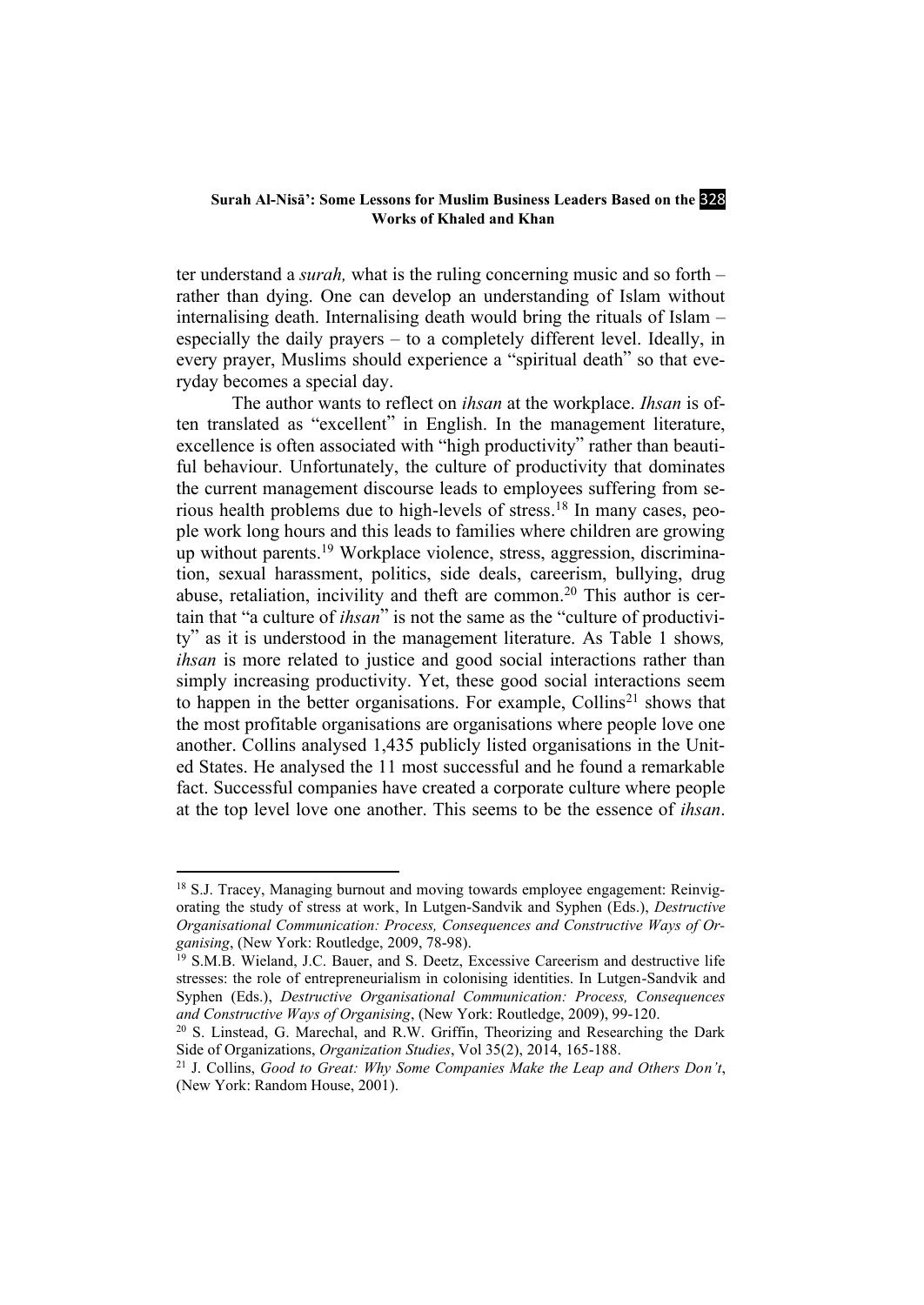The question is whether Muslim business leaders can develop such a culture in their organisations.

### **Developing an Islamic Corporate Culture in Organisations**

Research indicates that Muslim business leaders can develop organisations whose corporate culture reflects Islamic principles<sup>22</sup>. The general rules are:

- a) Top management must have a vision of developing a corporate culture that reflect Islamic values.
- b) Top management must provide the necessary educational processes and proper incentives to turn that vision into a reality.
- c) The human resource management can use a variety of methods to develop such a culture. However, it will probably rely on education rather than training<sup>23</sup>.

To develop the Islamic personality of Muslim employees, researchers found that it often beneficial to combines educational inputs (e.g. watching Islamic videos) with a diary in which participants write their reflections. Over time, their spiritual intelligence increases and this increases can be measured using an internationally recognised instrument<sup>24</sup>. The cost for developing an Islamic corporate culture is very low. The author wanted to test whether the same processes could be used to develop *ihsan* with students.

### **Experiments to Develop** *Ihsan*

Inspired by the work of Kübler-Ross, he assumes that most people do not want to think of old age and death. There are several reasons for this but one of them is that individuals tend to live their live in a linear, forward looking manner. This approach is known as "hill climbing". This term is used to indicate individuals who focus on short-term goals<sup>25</sup>. This short-term perspective prevents them from seeing better ways of

<sup>22</sup> See, R. Fontaine, and K.'s Ahmad, *Strategic Management from an Islamic perspective*, (Singapore: John Wiley, 2013), or R. Fontaine, K. Ahmad, and G. Oziev's, *Islamic Leadership Today*.

<sup>&</sup>lt;sup>23</sup> Training events are usually one-day workshops. Such events are good to develop specific skills but they generally don't change people's attitude as this requires emancipatory learning. See B. Delahaye, *Human Resource Development*, (Brisbane: John Wiley, 2000), pp 39-46. 24 See Fontaine, Ahmad and Oziev's, *Islamic Leadership Today*. 25 S.I. Robertson, *Problem Solving*, (Hove, UK: Psychology Press, 2001) p. 39.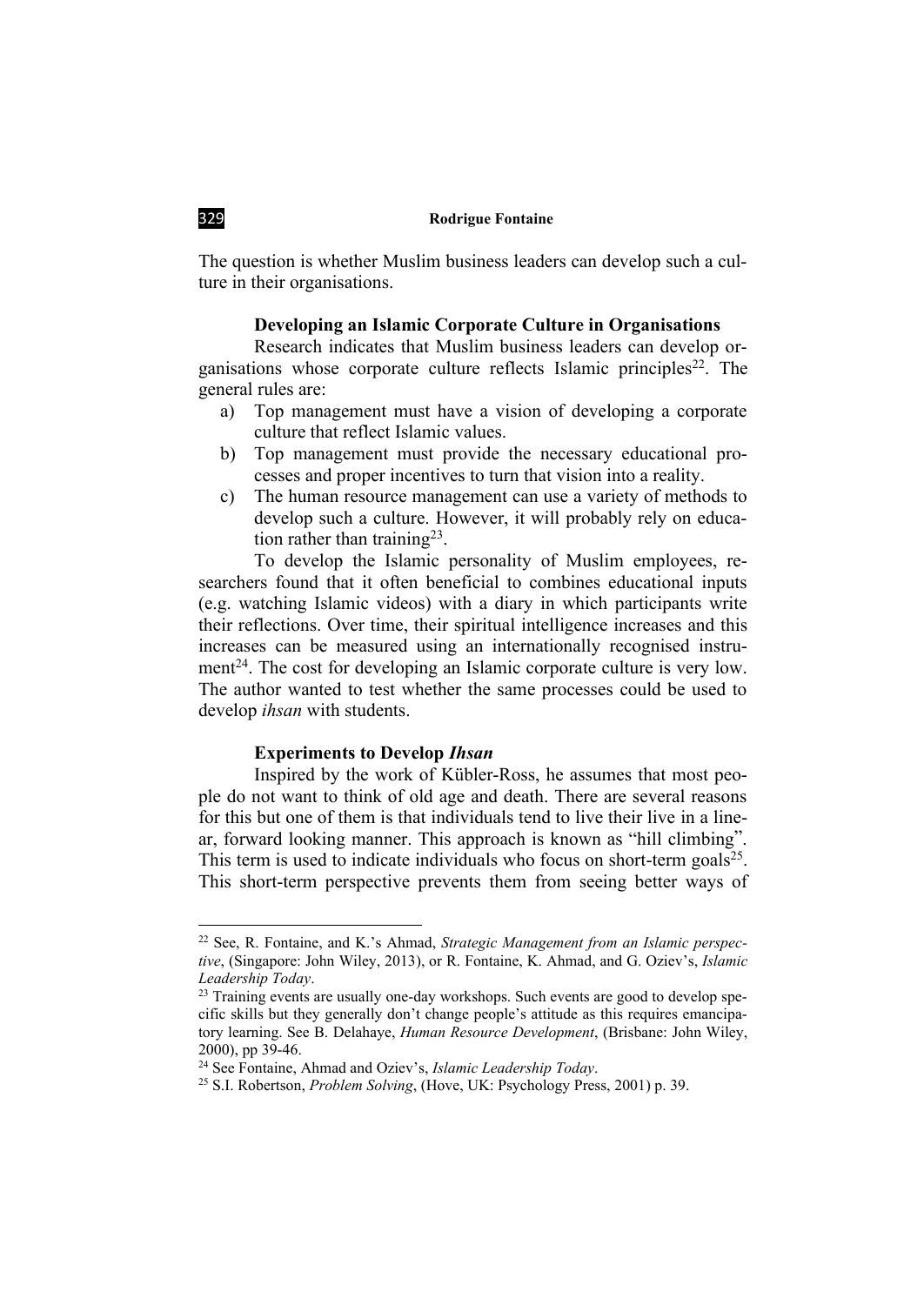#### **Surah Al-Nisa: Some Lessons for Muslim Business Leaders Based on the 330 Works of Khaled and Khan**

living their life<sup>26</sup>. However, a better approach is to use Covey's advice to "*start with the end in mind*"27. On should imagine oneself on the Day of Judgment explaining one's life choices. This shift in perspective allows one to make better decisions.

To develop this "*starting with the end in mind*" perspective, the author's students collected the history of their elders. In September 2017, he asked 102 undergraduate students to work in groups of four. Each person had to interview four elders that they knew well. They asked them about their goals, hopes, fears and disappointments in their 20s, 30s, 40s and 50s. Each group compiled the life story of 16 people and analysed the results. A total of 26 reports were submitted by the end of December 2017.

The similarities in the lives of the respondents were predictable – all of the respondents had financial problems and most had family problems. The respondents' recommendations were also very predictable – always get closer to Allah, have more quality time with your family and acquire more knowledge. But the process of collecting the life stories of older people was a revelation for the students involved. For most of them, it was often the first time that they learned about the early sacrifices that their parents made. They often heard of details of their own family that they didn't know about. For most of them, it was the first time that they systematically collected the life experiences of older people and spent a large portion of the semester thinking and writing a report about it. For many students, this was a very personal experience. Some of the comments include,

*"As the last child of eight siblings, there are not a lot of things that I got to witness from my parents' struggle. When I was growing up, we were already financially stable. The assignment opened my eyes to concerns that they had about us that I never knew before. Thank you for the assignment sir. More than anything, I want to give back to my parents."*

*"This assignment challenged my thoughts. I used to think that people from different countries and different cultures led different lifestyles. I now realised that no matter which* 

**.** 

 $26$  This sounds judgemental but it is the summary of Kübler-Ross's findings.

<sup>27</sup> S. R. Covey, *The seven habits of highly successful people*, (New York: Simon & Schuster, 1989).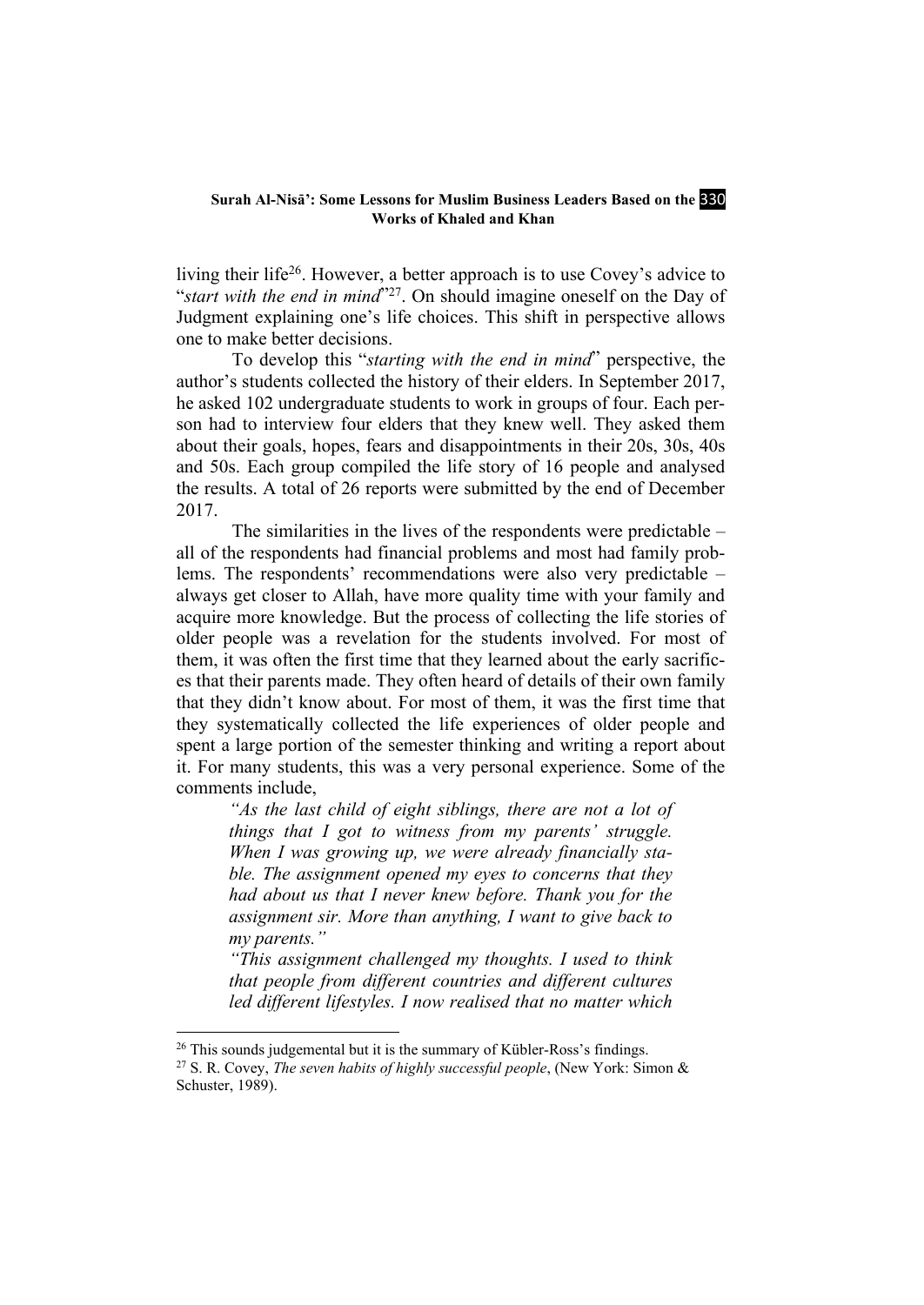*country people come from, they are basically the same. Every parent is concerned about our future and our education. I got to know my parents better. There are so many things they never told me about. Or maybe I never asked them before!"*

*"I found this assignment was the most effective way to get closer to my family members. I have found something new about the meaning of my life. When I interviewed my parents, I was deeply upset when they told me about their struggles and my eyes filled up with tears. Later I realised that it's all about relying on Allah and that I wanted to serve humanity. "*

*"Doing this assignment made me realise the importance of seeking advice from elders. We should not rush into making decisions alone. Before this, I was not comfortable seeking the advice of elderly people, but now I have the confidence and interest in approaching them for advice." "This assignment was life-changing for us. The interviews were among the best moments of our lives. We are not the* 

*same individuals that we were before this assignment."*

Participants were asked about the effectiveness of the project (see Table 2).

| Table 2: Feedback from Participants                                                                             |    |                       |
|-----------------------------------------------------------------------------------------------------------------|----|-----------------------|
| Do you think you have become wiser (i.e. you bet-                                                               |    |                       |
| ter understand some of the challenges you will face                                                             |    |                       |
| in the future)?                                                                                                 | N  | Percentage            |
| a. Yes                                                                                                          | 46 | 78%                   |
| b. Not sure                                                                                                     | 12 | 20.3%                 |
| c. No difference                                                                                                |    | $1.7\%$               |
| Has it improved your relationship with your fami-<br>$\frac{1}{2}$<br>a. Yes<br>b. Not sure<br>c. No difference |    | 68%<br>15.2%<br>16.8% |
| Would you advise me to continue giving this as-<br>signment?                                                    |    |                       |
| a. Yes, definitely                                                                                              | 43 | 74%                   |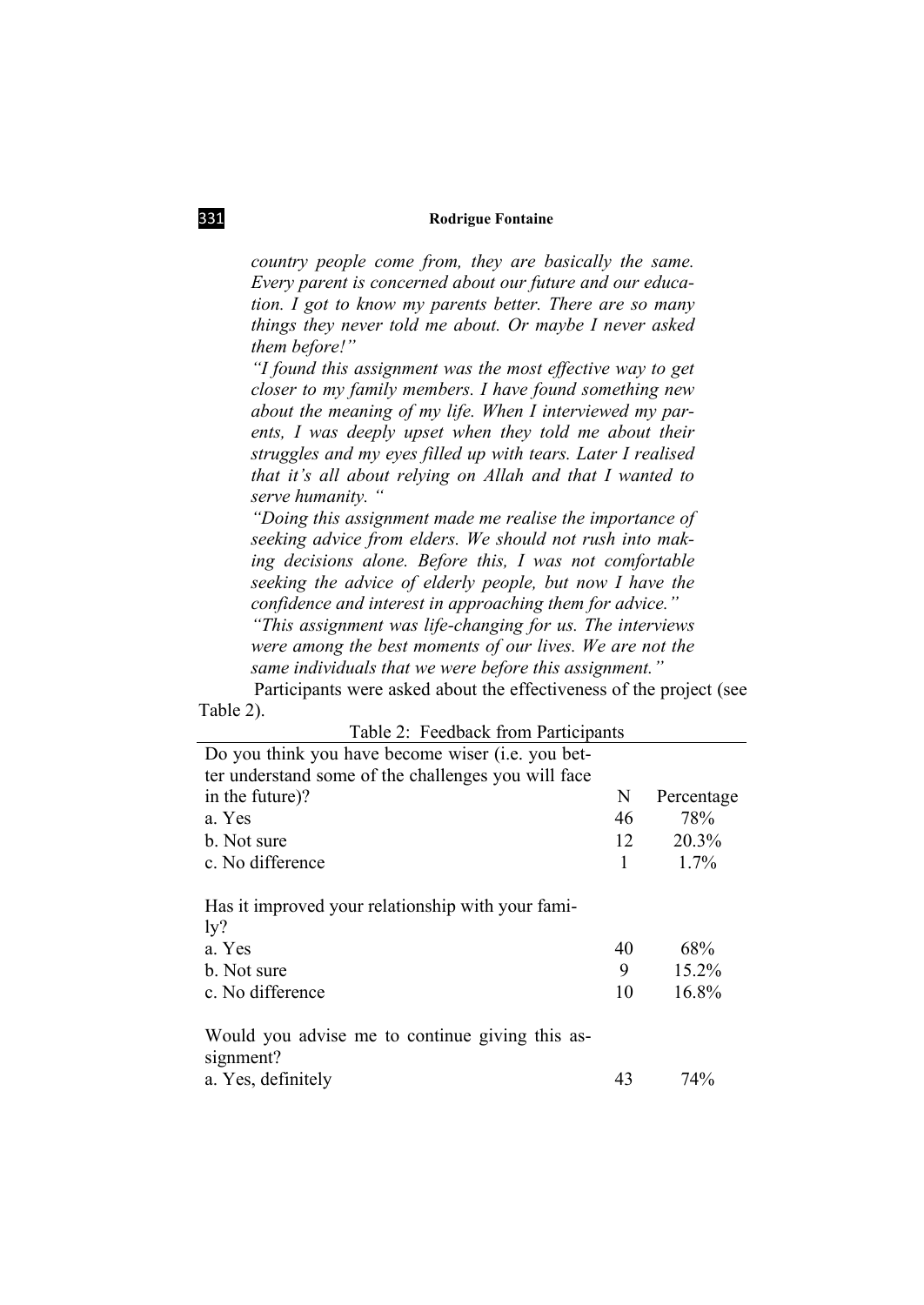#### **Surah Al-Nisā': Some Lessons for Muslim Business Leaders Based on the 332 Works of Khaled and Khan**

| b. Not sure                   | $14\%$ |
|-------------------------------|--------|
| c. No give another assignment | $12\%$ |

In March 2018, the author conducted another experiment with about 55 students. They were asked to read "*Death and Dying*" and present their thoughts and reflections on selected chapters. These chapters covered the stages of grief. They had to present their readings in class and discuss the topics. They were asked to investigate the case of family members who died without a medical reason or who died young.

By April 2018, they presented their reflections. The author listened to the presentations, engaged the students in group discussions and collected anonymous answers to general questions. The results were overwhelming positive. Some of the written (anonymous) comments are presented in Table 3.

Table 3: Comments about Death and Dying

|        | <i>Comments</i>                                                                                                                                                                       |
|--------|---------------------------------------------------------------------------------------------------------------------------------------------------------------------------------------|
| 1      | I want to study this much more. Many students think death is only<br>for old people. The more they think about it, the more they will<br>prepare themselves and do good deeds.        |
| 2      | I now realise that I have been wasting my life. I feel guilty for my<br>sins. I realise that I am too slow to change, that it is difficult but<br>that it is worth it.                |
| 3      | I now regret delaying my repentance.                                                                                                                                                  |
| 4      | My father died of cancer three years ago. I was curious and nerv-<br>ous about this project because it brought back so many memories.<br>However, it makes me better appreciate life. |
| 5      | Feel empty inside because I still have a lot to do about my sins<br>before I die                                                                                                      |
| 6      | It makes me think about how to be a better person each day                                                                                                                            |
| $\tau$ | When I think of death, I always feel that I am not a good Muslim<br>yet, so it makes me want to change                                                                                |
| 8      | When I think of death, I decrease my time spent on unnecessary<br>things and I spend more time on my prayers                                                                          |
| 9      | I thought about the stages (in the book) and I found that they make<br>sense                                                                                                          |
| 10     | It keeps reminded me to repent before death and to do more good<br>deeds                                                                                                              |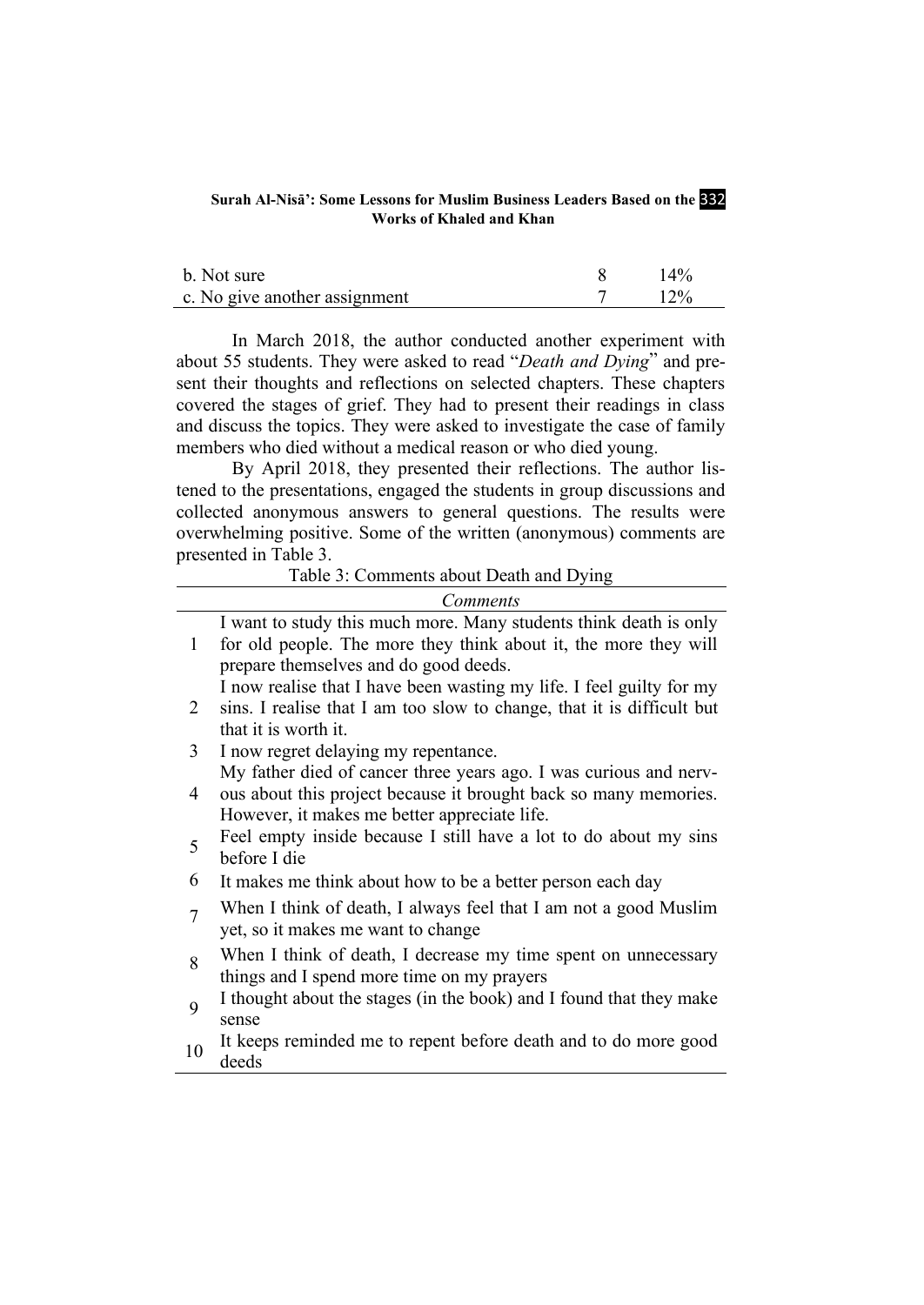There were major concerns about repentance and erasing sins. We discussed this issue by reviewing the steps towards a successful repentance.

During the group discussions, one of the themes was wasting time. Many students realise that they are wasting time and thinking about death helps them re-prioritise their time. Another concern was the way death is discussed in religious talks in Malaysia. The emphasis is on the questioning in the grave, on the punishment of Hell. A show of hands showed that virtually nobody had heard anything positive about death – not even the description of Paradise. These comments led this author to research how the Prophet talked about death. By and large, the Prophet presented this life as journey. Everyone is returning to Allah. Similarly, the Qur'an emphasises the idea of returning to Allah, not simply dying.

Another theme in the discussion is that when people think about death, they become less selfish. One student shared her experience when her friend died at the age of 21 and how this experience changed her outlook on life.

The stage that the students could relate to the most was depression. The discussion included personal stories, watching a rap video whose theme was depression, and slowly veered towards the problems of loneliness and addiction to internet pornography.

These sessions require facilitators that have a counselling background as we touched upon many sensitive issues. For example, it became clear that many psychological problems – such as addiction and loneliness – are framed in a religious manner (e.g. "*people are depressed because they don't pray*") even though they are not religious problems. Facilitators must expect conversations to deviate from the initial topic but all conversations are important as they reflect the concerns of participants. For example, the discussion on loneliness was an eye-opener. The overwhelming majority of students feel lonely and statistics indicate that loneliness is a bigger predictor of strokes and heart-problems than smoking cigarettes. Similarly, addiction to internet pornography is a major problem that is not acknowledged. Yet, once a conversation on these topics is initiated, solutions to remedy these problems can be found. If the wrong facilitators are hired, rather than promoting *ihsan*, they may unwittingly reinforce prejudices and make participants dealing with problems feel more miserable.

Generally, these experiments – collecting the history of elders and reading "death and dying" – seem to have positive psychological bene-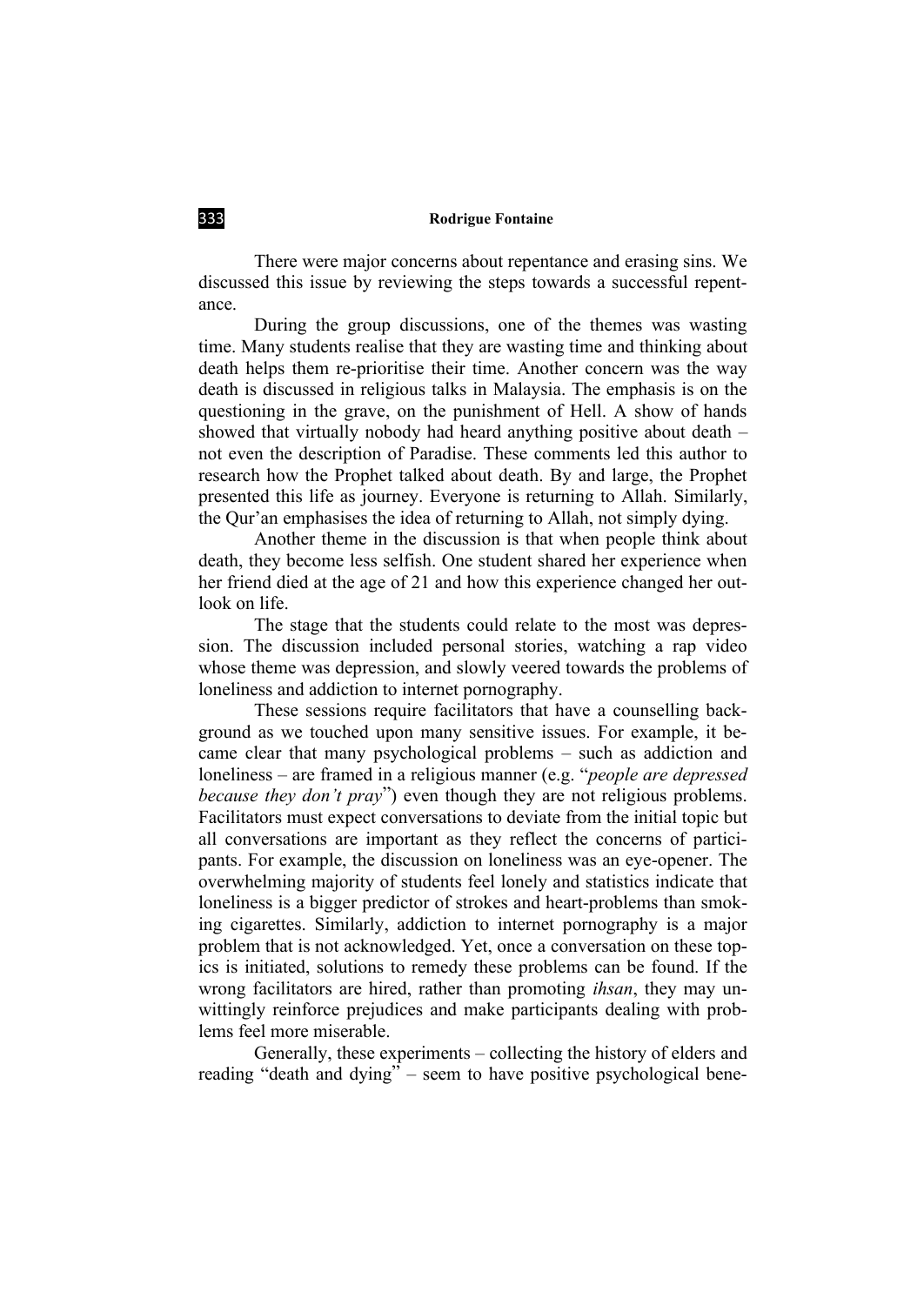#### **Surah Al-Nisā': Some Lessons for Muslim Business Leaders Based on the 334 Works of Khaled and Khan**

fits. They certainly complement well the efforts to develop an Islamic corporate culture. Further research can confirm or disconfirm this finding (using quantitative techniques for example).

#### **Conclusion**

*Surah al-Nisā*<sup>*'*</sup> is very rich and justice is a key theme. This author focused on *ihsan*, as it includes justice but goes beyond it. *Ihsan* implies goodness, excellence and beauty. As Table 1 shows, *ihsan* is a comprehensive concept whose outcome is *taqwa* of Allah and *taqwa* of social relationships. These two dimensions of *taqwa* have to be separated because Allah distinguishes them in this surah. In particular, *taqwa* of social relationships means being just to non-Muslims (4:105). It is impossible to understand this *sūrah* without appreciating that the Qur'an promotes an inclusive version of Islam.

To develop *ihsan*, one must internalise that one is going to die soon, that Allah is always observing us and that every deed will be counted. Two experiments – collecting the history of elders and discussing "death and dying" – seem to indicate that appropriate modules could be developed to get everyone in an organisation thinking about *ihsan*. The author cannot stress the difference between knowing about *ihsan* and thinking about it. Everyone knows we are going to die. Thinking about it by swapping personal stories or watching videos makes death seem more natural and more real. The spiritual and psychological benefits of developing *ihsan* are immense as it seems that thinking about death allow us to simply live better.

From a management perspective, developing *ihsan* in organisations may not be as difficult as one might assume. Top management must have the vision and put in place the right processes. However in practice, the experiments described above show that the process of change is quite straightforward. These processes would require hiring facilitators with a counselling background but the cost of doing so seems marginal.

#### **Acknowledgement**

The author would like to acknowledge the receipt of a grant (SP17-027-0289) that facilitated this study.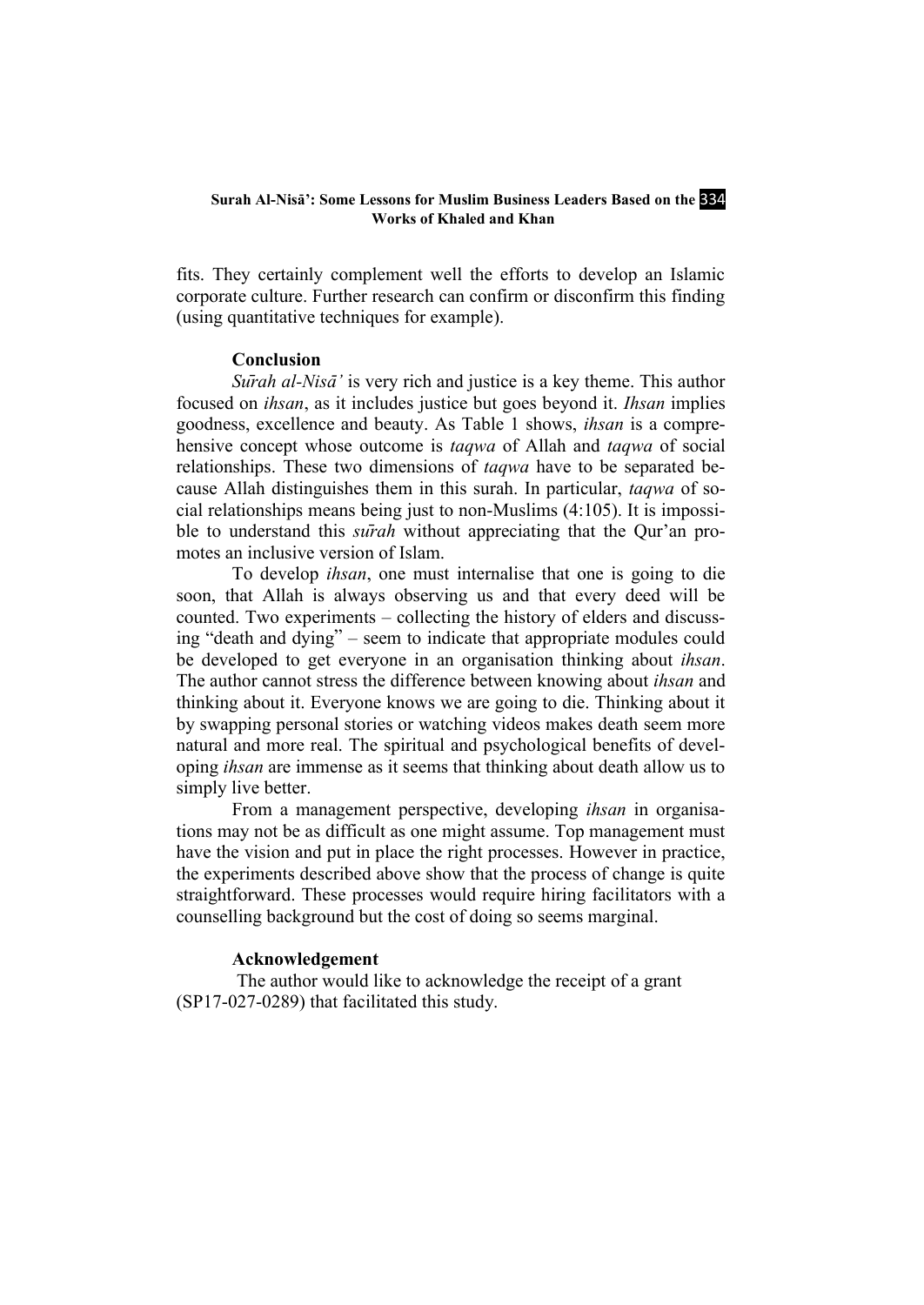### **BIBLIOGRAPHY**

Al Bukhārī, Muhammad Ibn Ismāīl. *Ṣaḥīḥ Al Bukhārī*. Hadith No. 7280. Http: [www.sunnah.com/bukhari/96/12.](http://www.sunnah.com/bukhari/96/12)

Collins J. *Good to Great: Why Some Companies Make the Leap and Others Don't*. New York: Random House, 2001.

Covey, S. R. *The seven habits of highly successful people*. New York: Simon and Schuster, 1989.

Delahaye, B. *Human Resource Development*, Brisbane: John Wiley, 2000, pp 39-46.

Fontaine, R, Ahmad, K., and G. Oziev. *Islamic Leadership Today*. Gombak: ICIFE, 2017.

Fontaine, R. and Ahmad, K. *Strategic Management from an Islamic perspective*, Singapore: John Wiley, 2013.

Ibn Mājah, Abū ʿAbdullah Muhammad Ibn Yazīd. *Sunan Ibn Mājah*. Hadith 4259,<https://sunnah.com/urn/1293620>

Khāled, ʿAmr. *Qur'ānic Reflections: Insights into the objectives of the Qur'ānic verses*. Cairo: AmrKhaled.Net, n.d. Khān, N.A. "Surah an-Nisā'". *Cover to Cover*. [www.bayyinah.tv.](http://www.bayyinah.tv/), 2012.

Kūbler-Ross, E. *Death: The Final Stage of Growth*. New York: Touchstone, 1975.

Linstead, S., Marechal, G. and Griffin R.W. Theorizing and Researching the Dark Side of Organizations. *Organization Studies*, Vol 35(2), 165- 188, 2014.

Mir, M. *Thematic and Structural Coherence in the Qur' an: A Study of 'Islahi's Concept of "Nazm*". PhD, University of Michigan: UMI Dissertations, 1983.